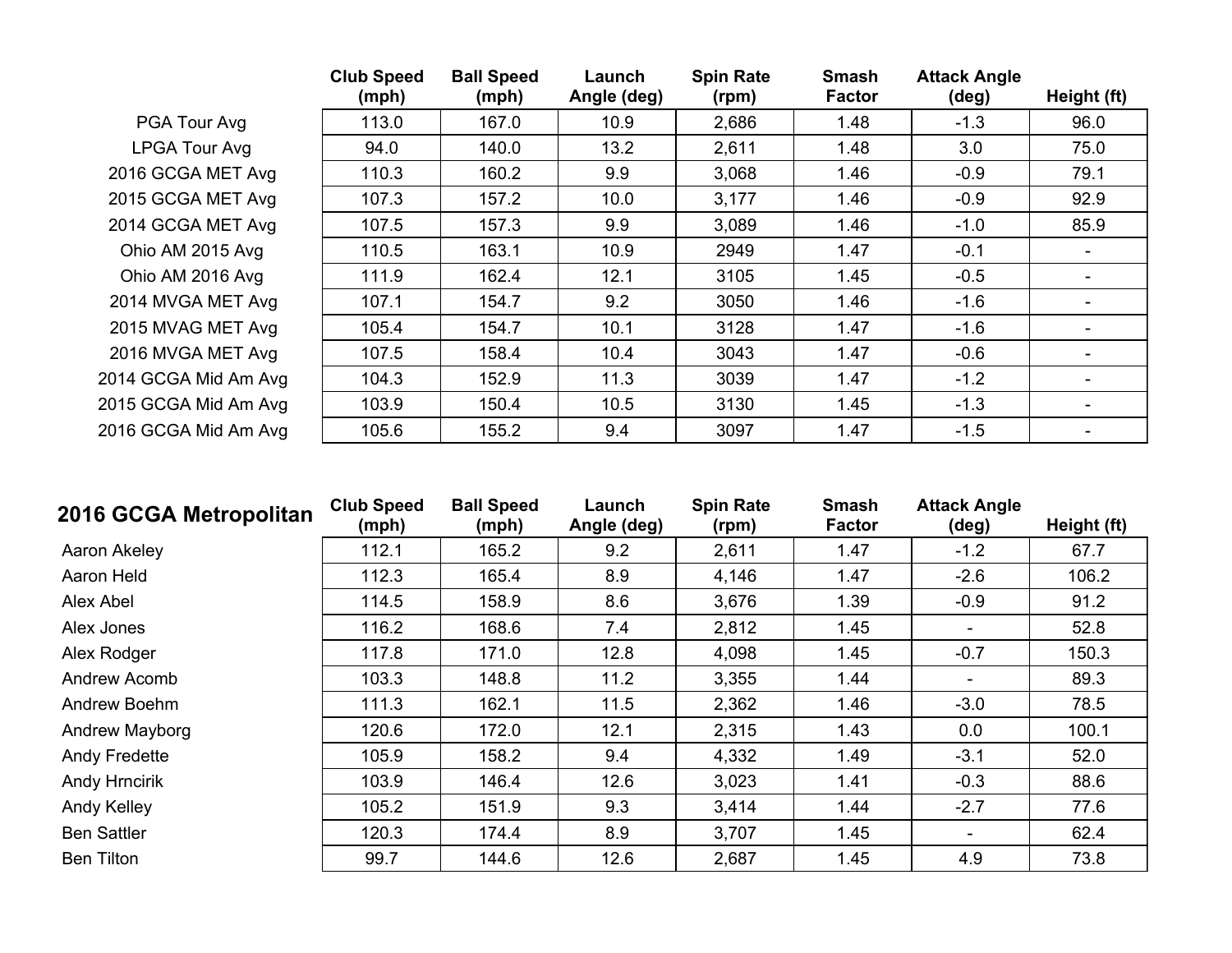| Landing<br>Angle (deg) | Carry (yds) | Total (yds)<br>(estimated) |
|------------------------|-------------|----------------------------|
| 38.0                   | 275.0       | 294.0                      |
| 36.0                   | 218.0       | 246.0                      |
| 32.4                   | 257.8       | 286.8                      |
| 38.2                   | 251.0       | 271.8                      |
| 34.9                   | 252.8       | 278.5                      |
|                        | 267.0       | 288.9                      |
|                        | 277.5       | 301.3                      |
|                        | 232.1       | 252.3                      |
|                        | 242.2       | 266.6                      |
|                        | 250.5       | 270.8                      |
|                        | 249.9       | 272.7                      |
|                        | 242.2       | 266.2                      |
|                        | 241.9       | 265.9                      |

| Landing<br>Angle (deg) | Carry (yds) | Total (yds)<br>(estimated) |
|------------------------|-------------|----------------------------|
| 29.3                   | 277.5       | 300.9                      |
| 42.7                   | 264.5       | 280.8                      |
| 36.9                   | 265.8       | 287.5                      |
| 22.5                   | 259.1       | 305.4                      |
| 44.7                   | 292.8       | 307.9                      |
| 37.7                   | 237.9       | 259.6                      |
| 29.7                   | 273.7       | 310.2                      |
| 27.0                   | 289.3       | 317.2                      |
| 23.6                   | 236.3       | 274.4                      |
| 35.4                   | 247.5       | 273.5                      |
| 32.5                   | 243.3       | 272.2                      |
| 29.4                   | 269.7       | 297.6                      |
| 32.0                   | 233.9       | 262.5                      |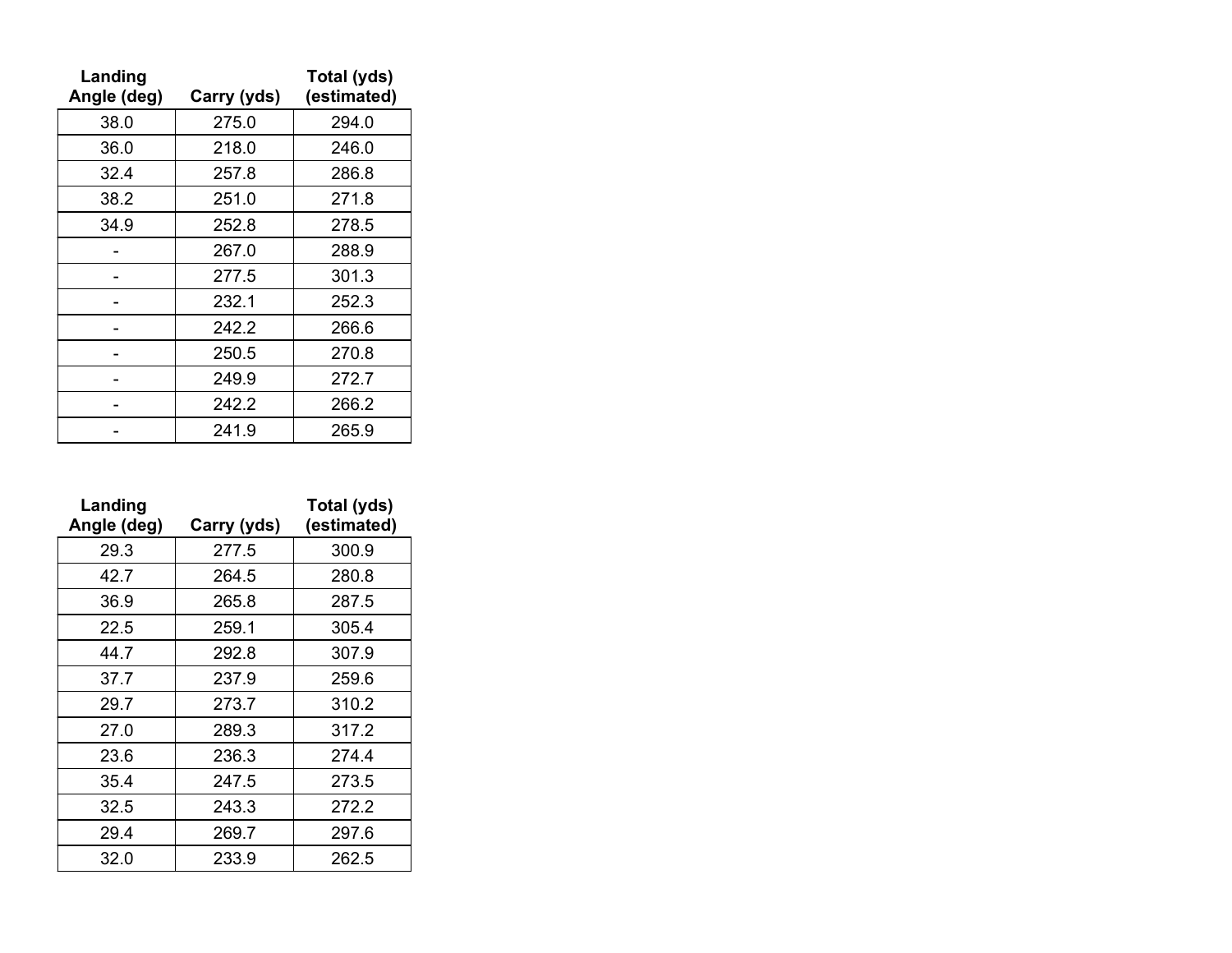| <b>Bill Williamson</b>  | 107.5 | 158.0 | 8.9  | 4,454                    | 1.47 | $\overline{\phantom{a}}$ | 57.4  |
|-------------------------|-------|-------|------|--------------------------|------|--------------------------|-------|
| <b>Brad Kohls</b>       | 127.1 | 181.3 | 4.8  | 3,180                    | 1.43 | $-5.2$                   | 84.0  |
| <b>Brendan Keating</b>  | 121.3 | 170.5 | 10.2 | 2,966                    | 1.41 | 0.1                      | 96.9  |
| <b>Brennen Walsh</b>    | 114.8 | 169.3 | 10.3 | 2,941                    | 1.47 | $-0.1$                   | 95.3  |
| <b>Brian Arlinghaus</b> | 110.7 | 162.7 | 7.6  | 2,963                    | 1.47 | $\blacksquare$           | 69.0  |
| <b>Brook Reeves</b>     | 109.3 | 161.8 | 8.1  | 2,935                    | 1.48 | $\overline{\phantom{a}}$ | 63.9  |
| <b>Bryce Lindsay</b>    | 117.1 | 175.8 | 9.4  | 1,960                    | 1.50 | 4.1                      | 66.1  |
| <b>Bryce Murray</b>     | 109.5 | 159.7 | 11.9 | 3,210                    | 1.46 | 1.6                      | 106.8 |
| <b>Carter Hibbard</b>   | 117.4 | 169.9 | 9.3  | 4,220                    | 1.45 | $-1.7$                   | 128.8 |
| Chad Howard             | 112.7 | 166.1 | 9.3  | 1,630                    | 1.47 | 2.9                      | 59.3  |
| Chris Mazzaro           | 109.4 | 158.4 | 8.8  | 2,380                    | 1.45 | $-5.2$                   | 50.7  |
| Christian Woodlan       | 115.4 | 172.4 | 9.4  | 3,421                    | 1.49 | $-5.3$                   | 95.6  |
| Colin Rajczak           | 108.7 | 150.9 | 11.3 | 2,501                    | 1.39 | $-5.9$                   | 76.1  |
| Colin Reenan            | 121.4 | 173.0 | 12.2 | 3,501                    | 1.42 | $-1.5$                   | 48.2  |
| <b>Connor Skelly</b>    | 124.5 | 181.1 | 9.3  | 3,795                    | 1.45 | 0.1                      | 130.2 |
| Cooper Jones            | 101.7 | 146.1 | 8.6  | 3,758                    | 1.44 | $-1.2$                   | 70.0  |
| <b>Cory Dulle</b>       | 115.3 | 169.5 | 12.0 | $\overline{\phantom{0}}$ | 1.47 | $\blacksquare$           | 126.7 |
| Craig Harden            | 115.7 | 171.0 | 7.9  | 4,396                    | 1.50 | $-3.8$                   | 61.1  |
| Dan Devore              | 98.9  | 146.4 | 11.0 | 3,331                    | 1.48 | $\overline{\phantom{a}}$ | 78.9  |
| Daniel Vosel            | 101.1 | 149.2 | 11.1 | 2,900                    | 1.48 | 4.7                      | 82.5  |
| Daniel Wetterich        | 120.8 | 175.4 | 11.3 | 3,144                    | 1.45 | 0.2                      | 128.0 |
| David Norwood           | 111.5 | 164.0 | 11.6 | 2,522                    | 1.42 | 1.0                      | 269.7 |
| Derek Gustafson         | 104.0 | 135.3 | 12.1 | 2,656                    | 1.47 | $\blacksquare$           | 62.9  |
| Don Niehaus             | 92.0  | 133.4 | 5.1  | 2,300                    | 1.45 | $\blacksquare$           | 12.4  |
| Dylan Scalf             | 112.2 | 160.6 | 11.6 | 4,108                    | 1.43 | 1.4                      | 112.5 |
| <b>Ed Steiber</b>       | 98.6  | 146.8 | 13.3 | 2,317                    | 1.49 | 1.4                      | 75.7  |
| Eric Fuldner            | 118.7 | 162.8 | 7.2  | 4,408                    | 1.47 | $\overline{\phantom{a}}$ | 79.2  |
| Ethan McCarthy          | 100.7 | 151.1 | 10.9 | 3,320                    | 1.50 | $-1.1$                   | 85.6  |
| Evan Bunis              | 113.1 | 163.1 | 8.8  | 3,471                    | 1.44 | 0.3                      | 85.3  |
| <b>Gordon Willins</b>   | 94.5  | 138.2 | 13.4 | 3,063                    | 1.46 | 2.6                      | 82.1  |
| J.D Fletcher            | 111.3 | 161.4 | 15.1 | 5,152                    | 1.45 | $\blacksquare$           | 122.0 |
| Jacob Poore             | 114.5 | 164.9 | 9.1  | 2,528                    | 1.44 | $\overline{\phantom{a}}$ | 71.6  |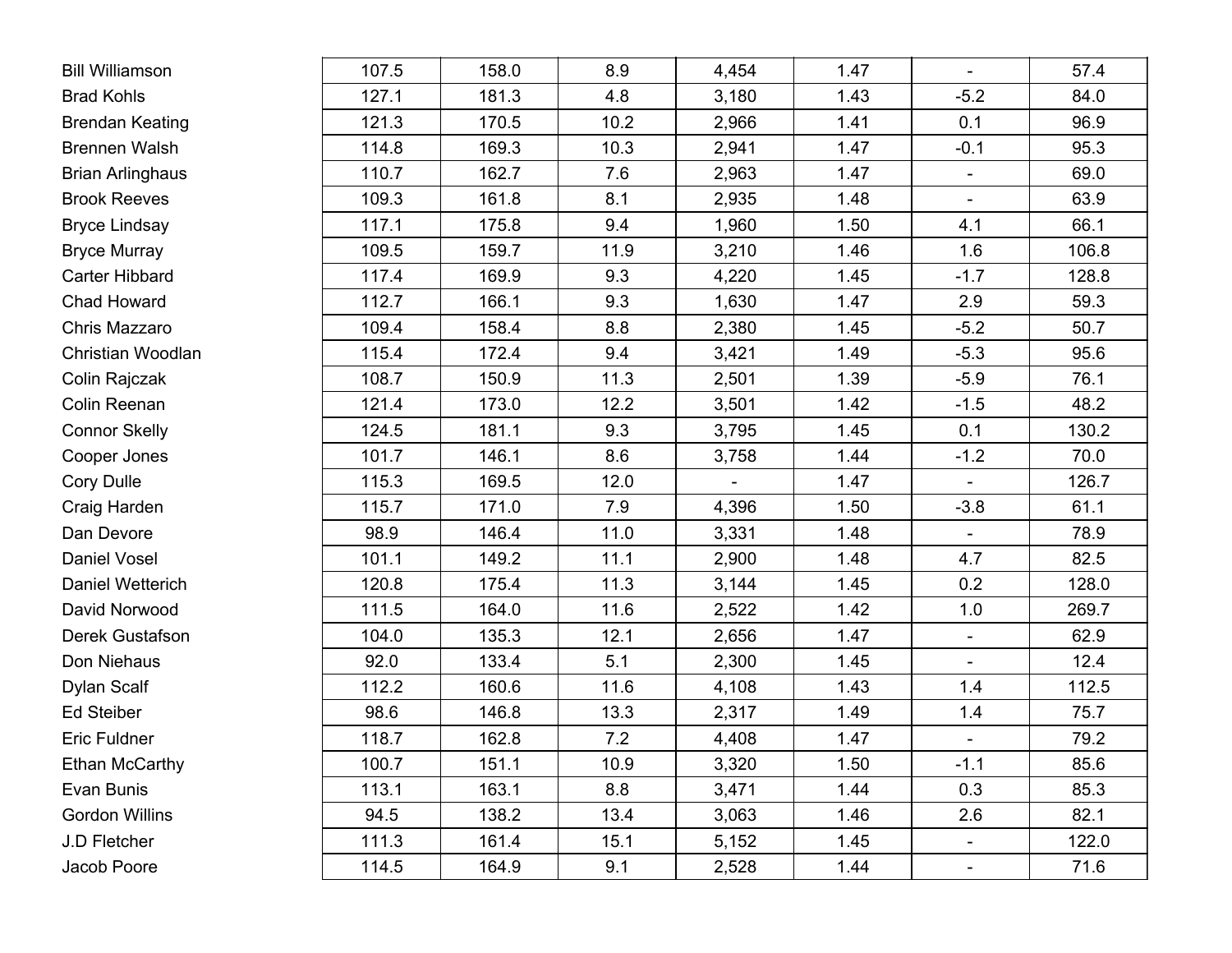| 25.3 | 245.0 | 275.1 |
|------|-------|-------|
| 35.2 | 295.5 | 320.0 |
| 36.3 | 286.7 | 311.5 |
| 34.9 | 294.6 | 320.3 |
| 32.4 | 261.4 | 286.8 |
| 27.3 | 267.7 | 301.2 |
| 27.8 | 275.6 | 309.7 |
| 38.0 | 270.3 | 293.5 |
| 44.1 | 278.5 | 293.6 |
| 25.2 | 264.2 | 303.0 |
| 22.6 | 238.3 | 282.1 |
| 36.4 | 289.4 | 309.4 |
| 30.6 | 256.9 | 288.7 |
| 28.0 | 286.5 | 299.6 |
| 44.3 | 303.4 | 319.1 |
| 34.9 | 228.0 | 248.6 |
| 44.2 | 282.0 | 298.4 |
| 26.7 | 259.2 | 295.5 |
| 33.9 | 241.0 | 267.1 |
| 36.6 | 245.7 | 267.8 |
| 43.0 | 295.6 | 313.4 |
| 31.8 | 269.2 | 300.2 |
| 30.5 | 212.9 | 241.8 |
| 9.3  | 128.9 | 189.2 |
| 43.6 | 263.7 | 280.4 |
| 31.7 | 243.8 | 276.5 |
| 35.6 | 255.3 | 276.4 |
| 34.6 | 252.2 | 277.1 |
| 36.4 | 265.3 | 286.8 |
| 36.0 | 224.0 | 248.2 |
| 39.3 | 289.7 | 309.7 |
| 28.9 | 268.9 | 303.6 |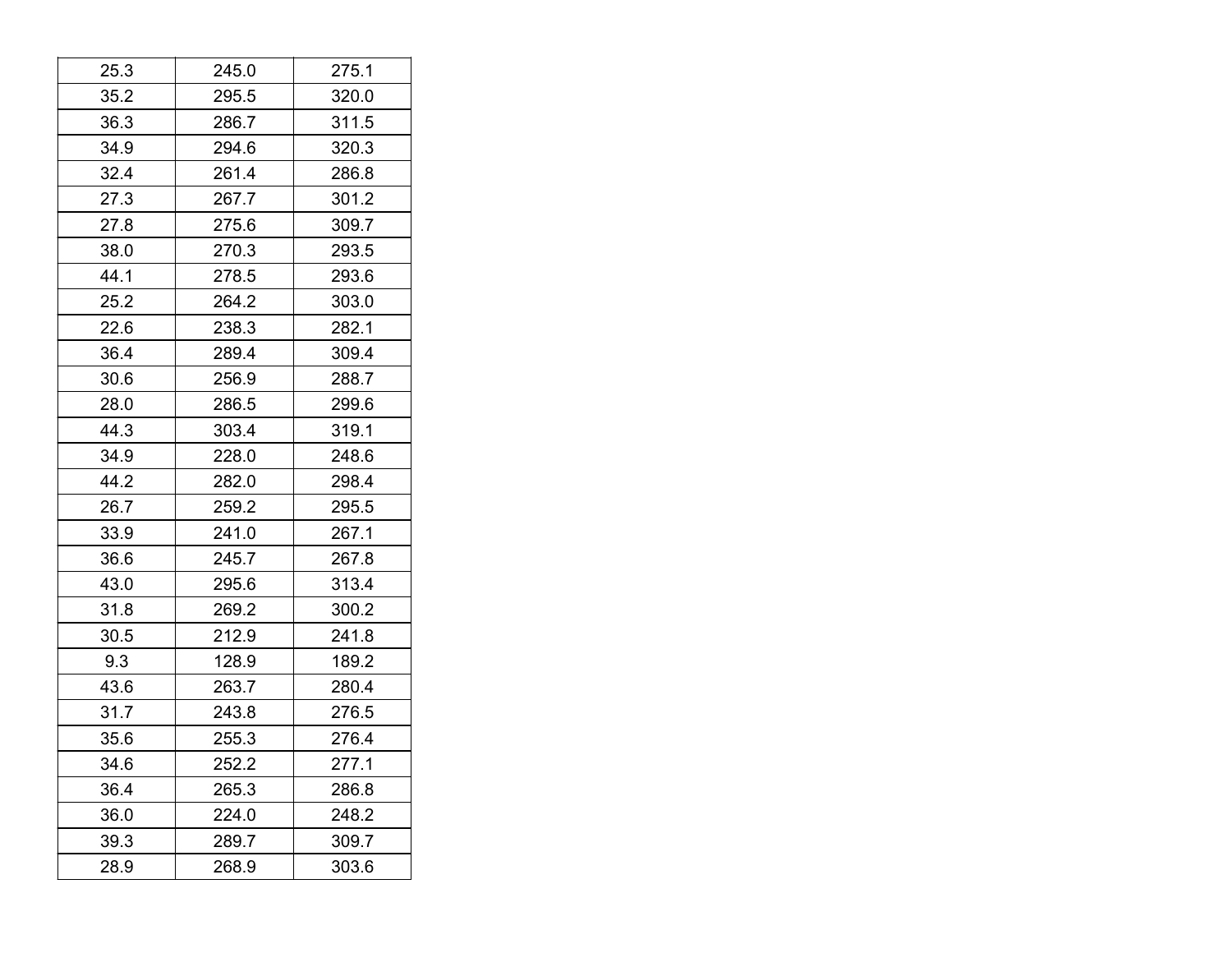| Jake Brinker             | 106.3 | 155.8 | 11.2 | 3,094 | 1.47 | 1.4                      | 98.2  |
|--------------------------|-------|-------|------|-------|------|--------------------------|-------|
| Jake Gilkison            | 112.4 | 167.4 | 9.1  | 2,934 | 1.49 | $-1.2$                   | 83.8  |
| James Heskamp Jr         | 111.8 | 163.2 | 11.1 | 5,666 | 1.46 | $\blacksquare$           | 88.1  |
| James Kelley             | 111.3 | 154.6 | 4.4  | 3,502 | 1.39 | $\blacksquare$           | 44.4  |
| Jason Asher              | 94.0  | 137.4 | 11.5 | 3,019 | 1.46 | 3.3                      | 65.5  |
| Jeff Parnell             | 106.2 | 156.9 | 12.6 | 2,012 | 1.48 | 1.2                      | 82.8  |
| Jim Ebel                 | 106.8 | 157.0 | 5.3  | 3,121 | 1.47 | $\blacksquare$           | 49.5  |
| Jim Sheldon              | 120.2 | 171.5 | 6.6  | 3,323 | 1.45 | $-3.3$                   | 72.0  |
| John Dicker              | 100.2 | 144.0 | 12.5 | 2,137 | 1.44 | 0.8                      | 69.5  |
| John Meinking            | 101.0 | 147.4 | 5.2  | 2,457 | 1.46 | $\overline{\phantom{a}}$ | 24.9  |
| Johnny Vidal             | 120.6 | 177.9 | 9.0  | 1,949 | 1.48 | 0.4                      | 62.9  |
| Jon Blair                | 112.8 | 166.5 | 6.9  | 2,291 | 1.48 | $-5.2$                   | 47.6  |
| Jonathan Feldkamp Jr     | 115.7 | 172.6 | 9.5  | 1,603 | 1.49 | 2.9                      | 35.3  |
| Jonathan Geist           | 109.7 | 160.2 | 9.0  | 2,536 | 1.46 | $\blacksquare$           | 42.6  |
| Jonathan Morgan          | 103.1 | 152.8 | 12.3 | 3,985 | 1.48 | 0.8                      | 106.7 |
| Joshua Cushing           | 105.2 | 149.2 | 17.3 | 2,807 | 1.42 | 1.8                      | 41.1  |
| Keith Brackenridge       | 104.4 | 151.3 | 11.7 | 3,212 | 1.45 | $-0.1$                   | 69.2  |
| Kevin Crawford           | 106.6 | 154.8 | 8.5  | 3,008 | 1.45 | $-5.3$                   | 71.0  |
| Kevin Imhulse            | 95.8  | 143.7 | 15.9 | 5,399 | 1.50 |                          | 79.4  |
| Kevin McAuliffe          | 116.5 | 154.4 | 17.4 | 4,706 | 1.32 | $-5.6$                   | 157.0 |
| Kyle DeBord              | 113.7 | 168.2 | 10.7 | 2,625 | 1.48 | $-2.0$                   | 67.3  |
| <b>Kyle Miller</b>       | 120.6 | 173.6 | 7.9  | 2,090 | 1.44 | $\blacksquare$           | 67.2  |
| Lee House                | 117.0 | 164.5 | 7.9  | 3,139 | 1.41 | $-4.4$                   | 87.1  |
| <b>Mark Daniel</b>       | 106.2 | 147.8 | 11.2 | 4,724 | 1.39 | $-6.5$                   | 69.4  |
| Mark Harden              | 117.9 | 172.0 | 10.1 | 2,368 | 1.46 | $-2.3$                   | 74.3  |
| Mark Stocker             | 108.4 | 157.3 | 6.7  | 3,818 | 1.45 | $-7.9$                   | 66.2  |
| <b>Mark Sweeney</b>      | 109.6 | 162.8 | 4.5  | 2,178 | 1.49 | $\overline{\phantom{a}}$ | 27.0  |
| <b>Mathhew Recht</b>     | 104.9 | 150.7 | 10.0 | 2,615 | 1.44 | $-5.9$                   | 65.9  |
| <b>Matt Pietrusik</b>    | 112.4 | 161.8 | 13.0 | 3,064 | 1.44 | $\blacksquare$           | 112.4 |
| <b>Matthew Wetterich</b> | 115.9 | 169.2 | 11.5 | 2,402 | 1.46 | 6.4                      | 92.0  |
| Michael Misleh Jr.       | 111.3 | 161.5 | 7.1  | 2,010 | 1.45 | $\overline{\phantom{a}}$ | 34.1  |
| Michael O'Brien          | 118.6 | 172.2 | 7.6  | 2,540 | 1.45 | $-5.0$                   | 78.0  |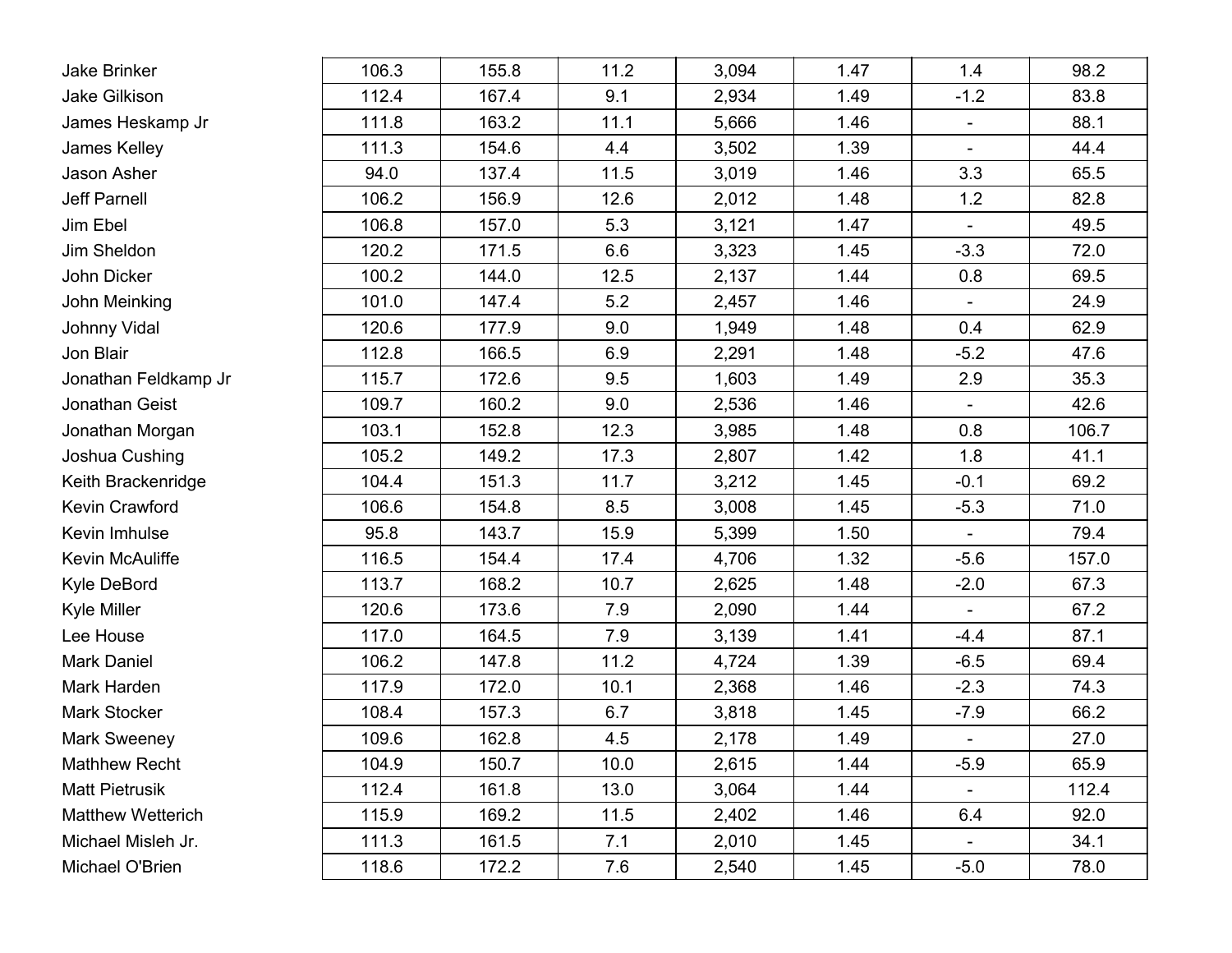| 37.6  | 265.3 | 288.2 |
|-------|-------|-------|
| 33.2  | 279.0 | 307.4 |
| 32.8  | 276.2 | 301.8 |
| 24.9  | 225.8 | 260.5 |
| 31.2  | 218.1 | 247.1 |
| 32.5  | 256.3 | 289.0 |
| 26.1  | 247.0 | 278.7 |
| 32.9  | 272.2 | 296.9 |
| 30.4  | 234.7 | 266.2 |
| 15.9  | 181.7 | 230.9 |
| 26.8  | 270.5 | 308.2 |
| 21.8  | 242.6 | 286.1 |
| 15.5  | 226.9 | 282.4 |
| 20.2  | 223.3 | 269.3 |
| 39.4  | 254.0 | 274.0 |
| 126.3 | 262.3 | 282.7 |
| 28.1  | 249.2 | 284.9 |
| 31.3  | 252.3 | 279.2 |
| 31.3  | 240.7 | 269.3 |
| 52.6  | 232.4 | 240.4 |
| 27.0  | 259.3 | 295.6 |
| 27.0  | 279.5 | 318.7 |
| 35.0  | 271.1 | 296.6 |
| 28.7  | 245.8 | 278.4 |
| 28.5  | 283.6 | 321.1 |
| 29.8  | 255.0 | 283.7 |
| 15.0  | 214.8 | 267.3 |
| 28.9  | 247.7 | 275.3 |
| 39.8  | 279.9 | 302.2 |
| 34.2  | 291.4 | 320.2 |
| 16.5  | 223.0 | 275.3 |
| 31.1  | 290.9 | 322.4 |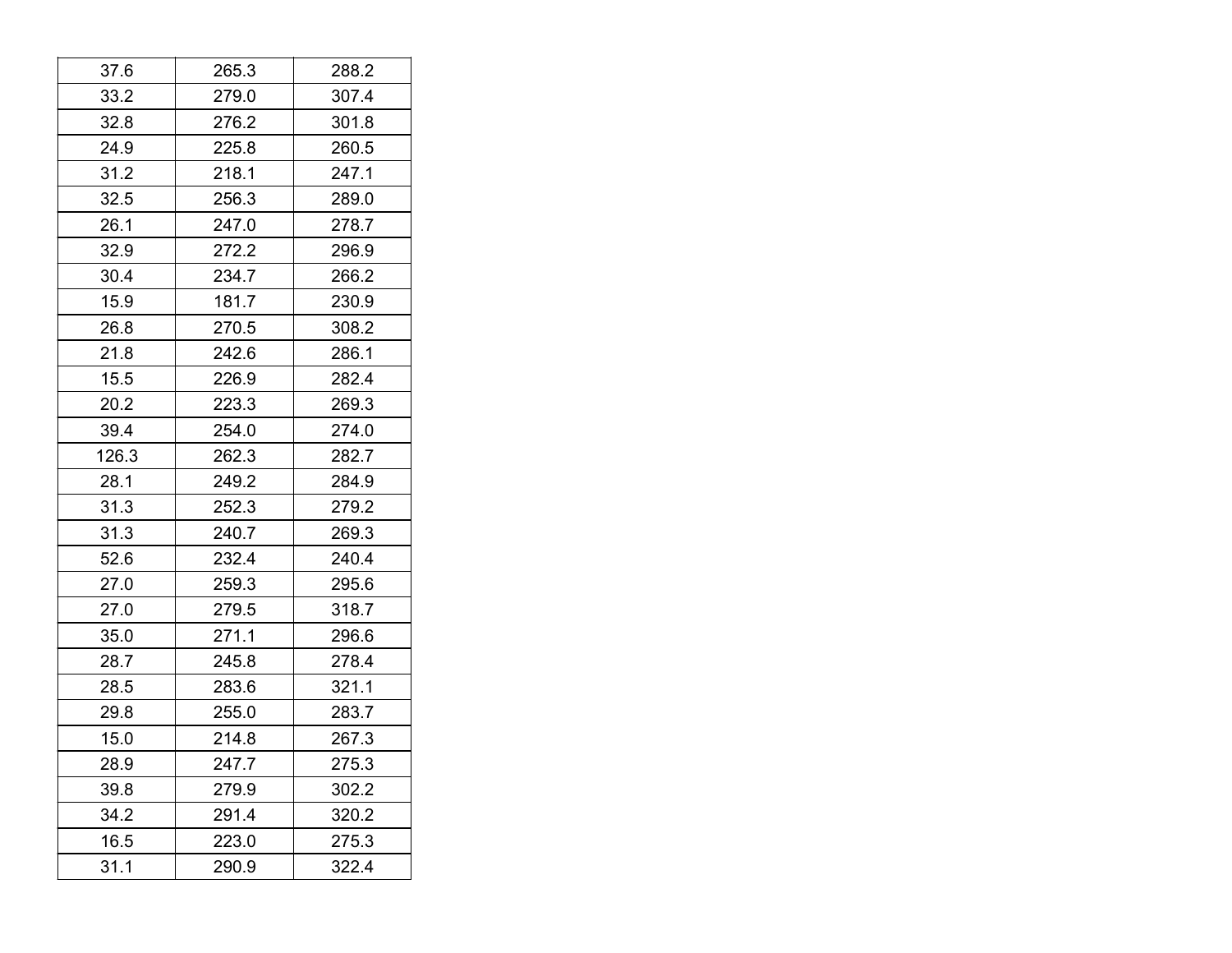| <b>Mike Kessling</b>      | 116.4 | 172.8 | 7.1  | 4,098 | 1.48 | $-4.6$         | 97.4  |
|---------------------------|-------|-------|------|-------|------|----------------|-------|
| <b>Mitchell Lamping</b>   | 120.5 | 178.6 | 7.2  | 2,158 | 1.48 | $-6.1$         | 65.9  |
| <b>Mitchell McElfresh</b> | 117.7 | 164.3 | 5.2  | 3,305 | 1.40 | 1.0            | 63.5  |
| Nick Gruber               | 100.7 | 151.1 | 10.9 | 3,320 | 1.50 | $-1.1$         | 85.6  |
| <b>Nick Lykins</b>        | 112.5 | 165.0 | 8.2  | 3,089 | 1.47 | $-3.0$         | 80.6  |
| <b>Nick Piening</b>       | 113.5 | 165.1 | 7.4  | 2,131 | 1.46 | $-5.8$         | 50.6  |
| Patrick Allen             | 110.5 | 161.4 | 6.4  | 4,011 | 1.46 |                | 77.9  |
| Paul Huber                | 112.8 | 164.1 | 10.0 | 2,533 | 1.46 | 0.9            | 82.5  |
| Paul Kuhr                 | 107.6 | 159.2 | 11.7 | 3,331 | 1.48 | $-2.9$         | 97.7  |
| <b>Phil Russo</b>         | 98.6  | 147.8 | 9.2  | 2,461 | 1.50 | $-0.3$         | 58.6  |
| Phil Sheldon              | 103.9 | 151.7 | 6.7  | 2,953 | 1.46 | $\mathbf{r}$   | 33.2  |
| <b>Rich White</b>         | 108.0 | 152.6 | 11.5 | 3,953 | 1.41 | $-0.3$         | 98.0  |
| Roy Adair                 | 119.5 | 173.3 | 13.1 | 2,898 | 1.45 | $\blacksquare$ | 103.6 |
| <b>Ryan Canter</b>        | 112.6 | 168.4 | 10.8 | 3,353 | 1.50 | 1.4            | 107.8 |
| Sam Buse                  | 108.7 | 162.7 | 12.6 | 2,321 | 1.50 | 3.3            | 96.3  |
| Scott Brown               | 115.3 | 170.5 | 11.9 | 2,118 | 1.48 | 2.0            | 97.3  |
| <b>Scott Foster</b>       | 114.4 | 167.1 | 9.8  | 2,508 | 1.46 | $-2.8$         | 81.2  |
| <b>Scott Purvis</b>       | 117.9 | 171.4 | 7.9  | 2,563 | 1.45 | 4.4            | 63.7  |
| Sean Keating              | 116.4 | 167.4 | 12.0 | 1,977 | 1.44 | 1.8            | 81.0  |
| <b>Spencer Sweitzer</b>   | 116.3 | 166.1 | 6.9  | 3,420 | 1.43 | $-2.1$         | 66.0  |
| <b>Taylor Suggs</b>       | 107.0 | 156.3 | 13.7 | 1,872 | 1.46 |                | 95.0  |
| <b>Tim Murphy</b>         | 98.9  | 144.5 | 17.4 | 2,689 | 1.46 | 3.5            | 116.6 |
| <b>Tim Sorrows</b>        | 101.4 | 148.4 | 5.0  | 2,684 | 1.46 | $\blacksquare$ | 27.1  |
| <b>Timothy Anderson</b>   | 92.4  | 133.6 | 11.9 | 3,127 | 1.45 | 1.1            | 65.7  |
| <b>Tony Boeing</b>        | 105.1 | 153.9 | 10.9 | 4,506 | 1.46 | 3.8            | 69.0  |
| <b>Tyler Chandler</b>     | 112.2 | 163.4 | 7.3  | 3,850 | 1.46 | $-8.1$         | 75.6  |
| <b>Tyler Helfferich</b>   | 119.2 | 172.4 | 3.9  | 2,794 | 1.45 | $-7.0$         | 50.1  |
| <b>Wyatt Frazier</b>      | 108.4 | 156.8 | 10.3 | 2,558 | 1.45 | $-2.7$         | 73.4  |
| Zach Adams                | 112.9 | 164.4 | 12.1 | 3,080 | 1.46 | 2.1            | 108.8 |
| Zach Catalano             | 99.9  | 148.5 | 11.5 | 1,864 | 1.49 | 2.7            | 58.0  |
| Zach Schmidt              | 97.6  | 145.8 | 9.6  | 2,431 | 1.49 | 1.4            | 52.9  |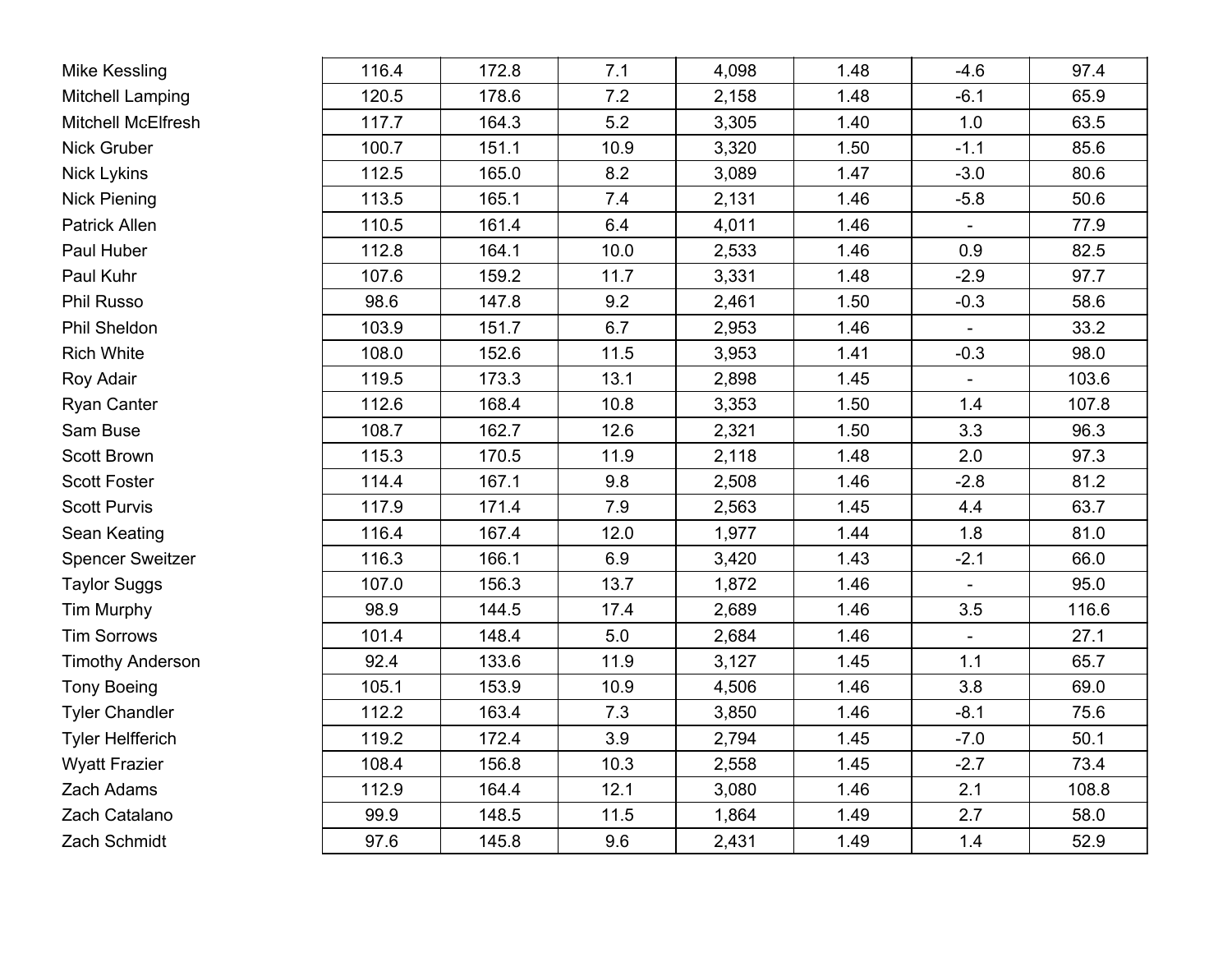| 37.2 | 285.9 | 307.6 |
|------|-------|-------|
| 28.4 | 280.1 | 315.8 |
| 35.3 | 261.6 | 290.2 |
| 34.6 | 252.2 | 277.1 |
| 32.7 | 273.4 | 301.7 |
| 23.1 | 248.4 | 289.1 |
| 34.6 | 258.4 | 281.2 |
| 33.3 | 264.4 | 294.5 |
| 35.2 | 273.9 | 299.8 |
| 27.7 | 230.2 | 265.7 |
| 33.2 | 204.9 | 251.3 |
| 40.2 | 248.4 | 267.4 |
| 35.7 | 299.2 | 324.9 |
| 37.2 | 299.0 | 322.7 |
| 33.3 | 282.4 | 311.9 |
| 32.7 | 302.5 | 335.7 |
| 32.8 | 276.0 | 307.2 |
| 28.4 | 274.6 | 308.1 |
| 30.9 | 271.9 | 306.6 |
| 29.3 | 265.3 | 295.4 |
| 35.1 | 266.9 | 295.7 |
| 39.8 | 255.0 | 277.3 |
| 15.6 | 202.9 | 147.9 |
| 32.0 | 208.0 | 236.5 |
| 29.0 | 250.5 | 281.0 |
| 32.0 | 268.7 | 295.7 |
| 22.7 | 260.9 | 305.1 |
| 30.7 | 263.8 | 294.7 |
| 37.5 | 283.0 | 307.8 |
| 25.4 | 226.4 | 268.8 |
| 24.8 | 222.3 | 261.5 |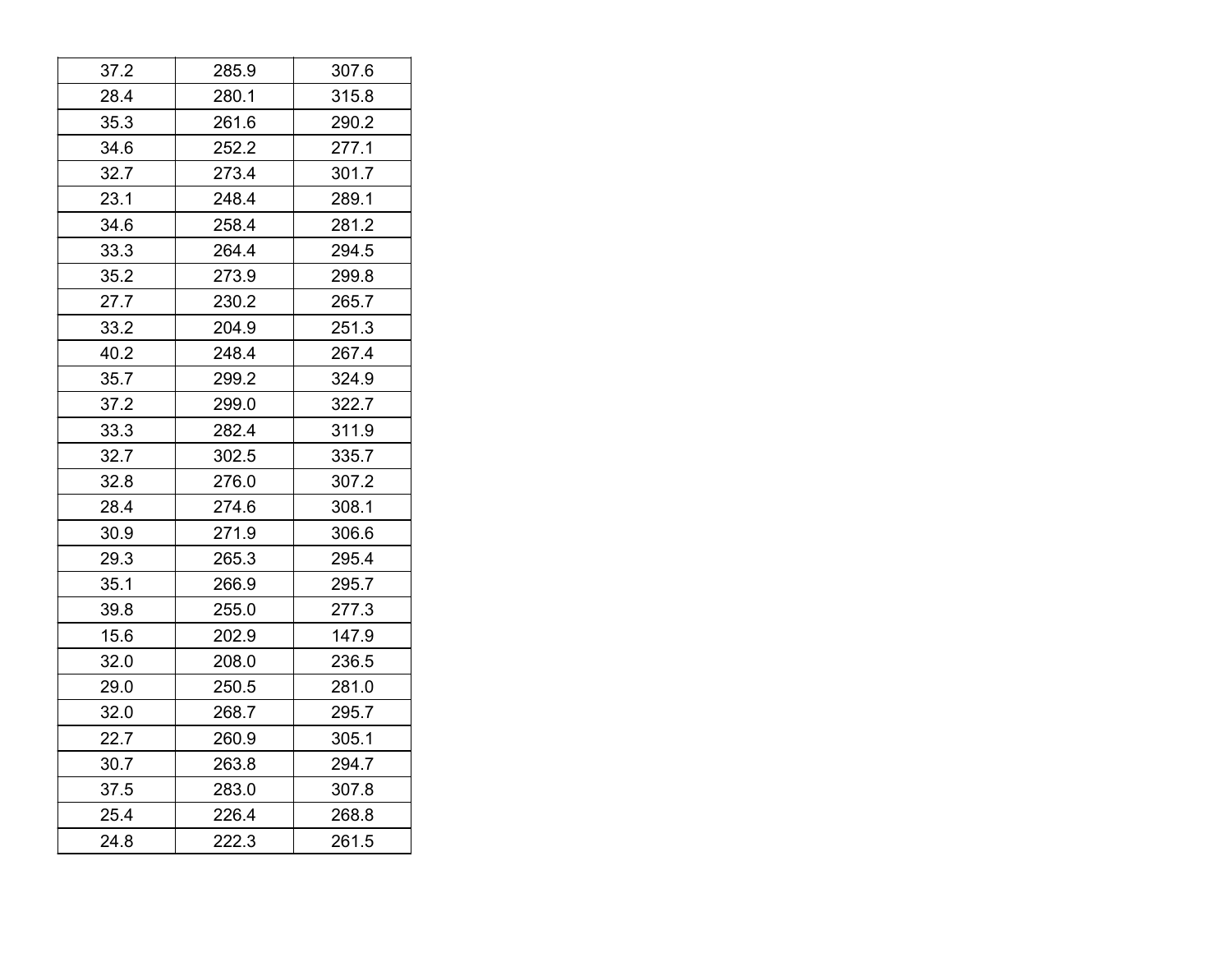| Aidan Hwan Brown         | <b>Missed</b> |
|--------------------------|---------------|
| Alec Velasco             | <b>Missed</b> |
| <b>Austin Zapp</b>       | Missed        |
| Ben O'Bryan              | Missed        |
| <b>Brad Miceli</b>       | <b>Missed</b> |
| <b>Brett Bauereis</b>    | Missed        |
| <b>Brian Polark</b>      | Missed        |
| <b>Brian Sweeney</b>     | <b>Missed</b> |
| <b>Bryan Anderson</b>    | <b>Missed</b> |
| Cameron Lloyd            | <b>Missed</b> |
| Casey Gilligan           | <b>Missed</b> |
| <b>Chris Rossi</b>       | <b>Missed</b> |
| Corey Flynn              | Missed        |
| David Yeazell            | <b>Missed</b> |
| Domenic Maricocchi       | Missed        |
| <b>Drew Docherty</b>     | <b>Missed</b> |
| Evan Daniel              | <b>Missed</b> |
| <b>Hayden Burns</b>      | Missed        |
| Jack Wooten              | <b>Missed</b> |
| <b>Jack Worrall</b>      | <b>Missed</b> |
| Jake Fox                 | <b>Missed</b> |
| <b>Jake Schrudder</b>    | <b>Missed</b> |
| <b>Jay Canter</b>        | Missed        |
| <b>Jay Tilton</b>        | <b>Missed</b> |
| <b>Josh Drexler</b>      | <b>Missed</b> |
| <b>Justin Fender</b>     | <b>Missed</b> |
| Kevin Radecki            | <b>Missed</b> |
| Logan Gamm               | <b>Missed</b> |
| <b>Luke Underhill</b>    | Missed        |
| Mark Burger              | Missed        |
| <b>Matthew Schiller</b>  | <b>Missed</b> |
| <b>Matthew Wetherill</b> | <b>Missed</b> |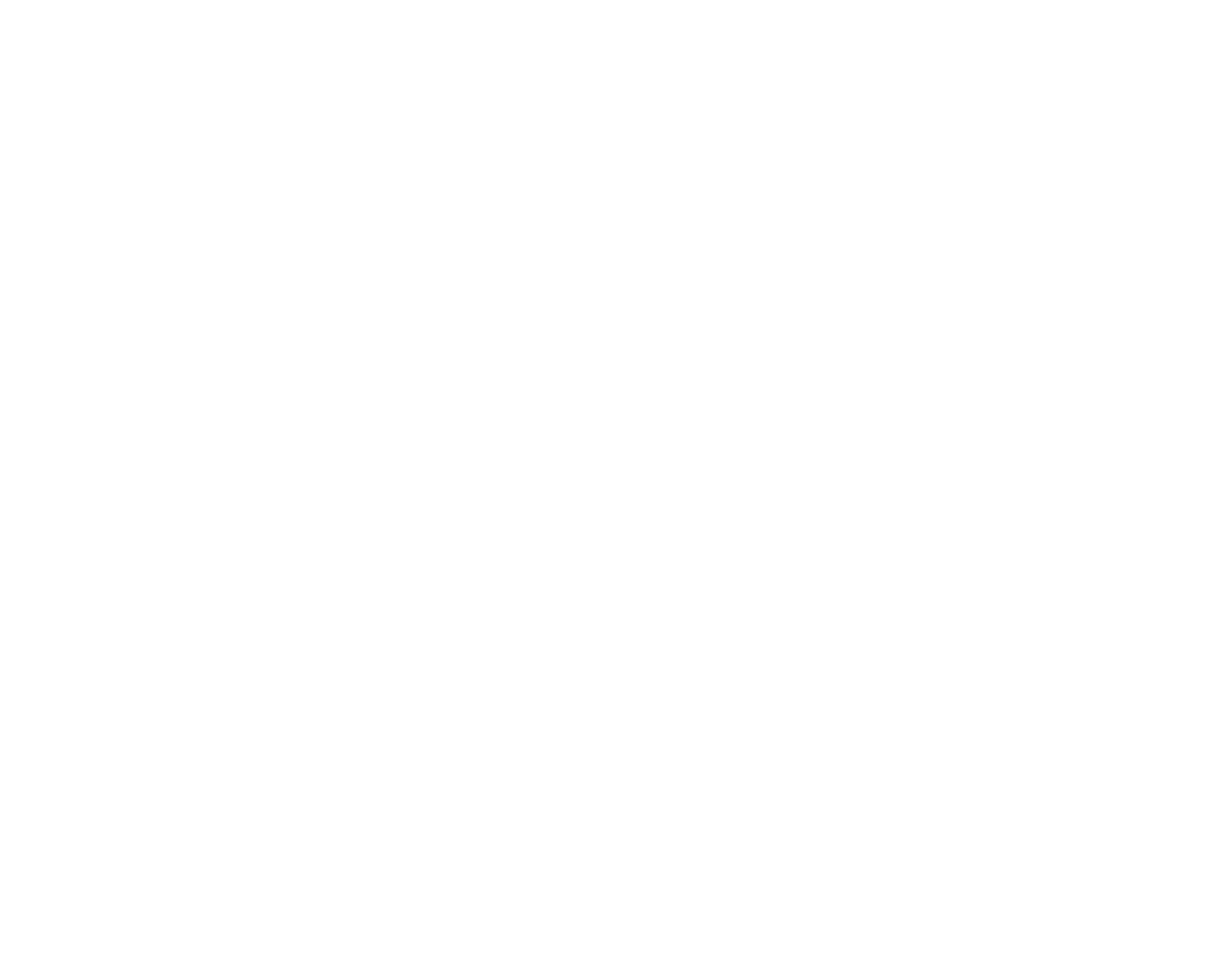| Mitch Mahoney         | Missed |
|-----------------------|--------|
| Mitchell Otten        | Missed |
| Nathan Viverette      | Missed |
| Paul Luttrell         | Missed |
| Paul Maricocchi       | Missed |
| Pete Betzold          | Missed |
| Peyton Watson         | Missed |
| Quinn Ourada          | Missed |
| Richard Newson Jr     | Missed |
| Rob Petrey            | Missed |
| Robert Gerwin II      | Missed |
| Robert Pickett        | Missed |
| Ron Johnson           | Missed |
| Ross Sharp            | Missed |
| Sam Meek              | Missed |
| Seth Brenneman        | Missed |
| William Efkeman       | Missed |
| <b>Zachary Simons</b> | Missed |

| <b>2016 Ohio Am</b> | <b>Clubhead</b><br><b>Speed</b> | <b>Ball Speed</b> | <b>Smash</b><br><b>Factor</b> | <b>Spin Rate</b> | Launch<br>Angle | <b>Attack Angle</b> | Carry<br><b>Distance</b> |
|---------------------|---------------------------------|-------------------|-------------------------------|------------------|-----------------|---------------------|--------------------------|
| Alan Fadel          | 95.3                            | 144.5             | 1.50                          | 2668             | 14.1            | 6.3                 | 240.4                    |
| Alec Tahy           | 118.8                           | 168.5             | 1.42                          | 4902             | 10.9            | $-3.1$              | 274.3                    |
| <b>Alex Flick</b>   | 106.8                           | 157.7             | 1.47                          | 2873             | 15.8            | 1.1                 | 281.4                    |
| Alex Morrison       | 113.9                           | 169.7             | 1.48                          | 2281             | 10.5            | $-1.5$              | 291.5                    |
| Alex Weiss          | 116.5                           | 165.1             | 1.42                          | 4170             | 10.9            | $-0.3$              | 270.5                    |
| Anton Krecic        | 106.2                           | 155.9             | 1.47                          | 2960             | 11.9            | 2.8                 | 263.8                    |
| Ben O'Bryan         | 129.4                           | 187.6             | 1.45                          | 2307             | 10.6            | 0.3                 | 325.1                    |
| <b>Ben Sattler</b>  | 113.8                           | 168.7             | 1.48                          | 2904             | 7.6             | $-2.9$              | 276.1                    |
| <b>Blake Foutty</b> | 112.4                           | 164.2             | 1.46                          | 3054             | 11.2            | $-0.8$              | 279.6                    |
| <b>Blake Prince</b> | 119.0                           | 167.1             | 1.40                          | 4372             | 8.1             | $-2.7$              | 274.2                    |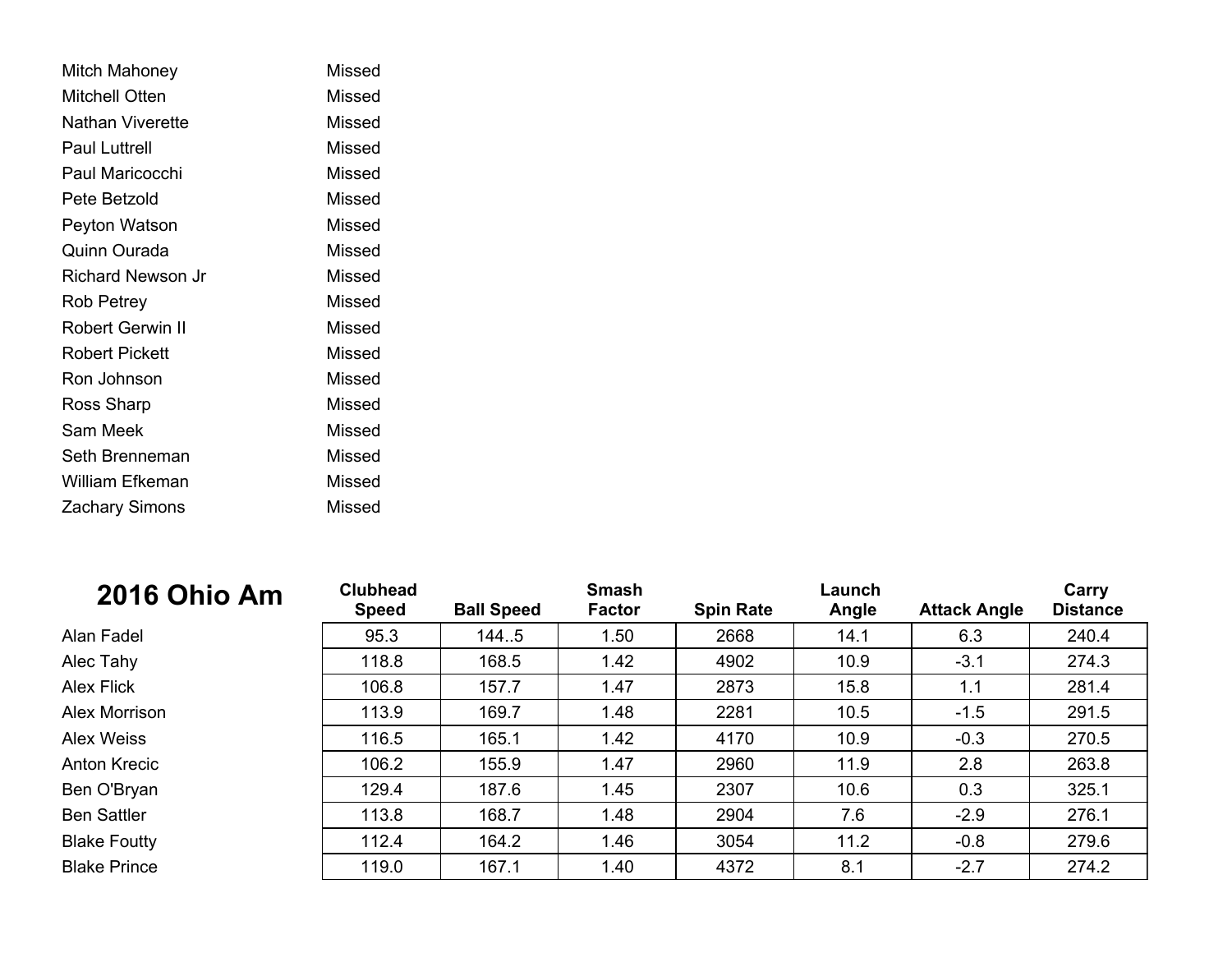| Total<br>Distance |  |
|-------------------|--|
| 266.9             |  |
| 292.1             |  |
| 299.5             |  |
| 323.2             |  |
| 289.5             |  |
| 290.7             |  |
| 355.8             |  |
| 304.1             |  |
| 302.8             |  |
| 295.8             |  |
|                   |  |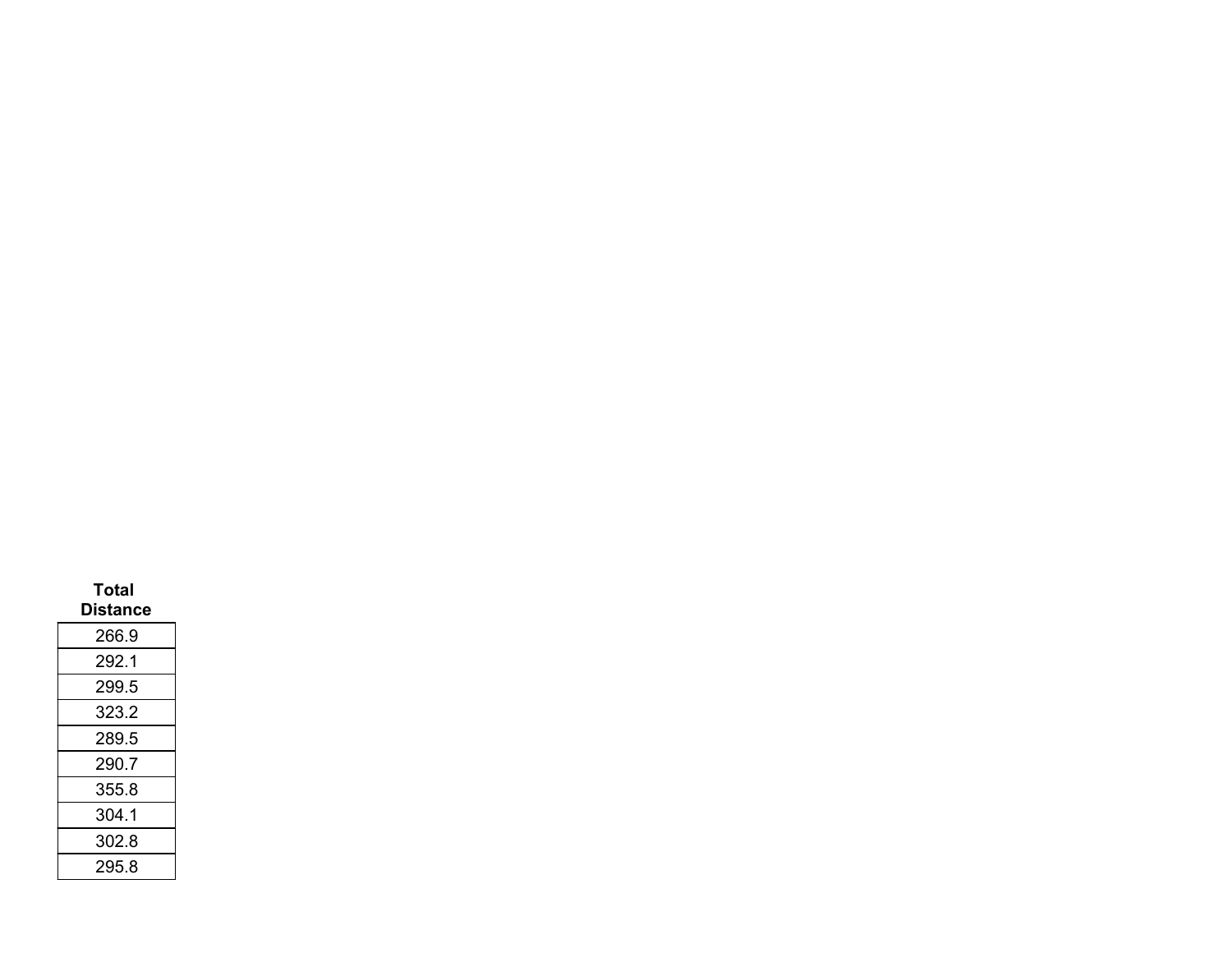| <b>Brandon Pluchinsky</b>   | 110.5 | 151.4 | 1.37 | 3036 | 14.8 | $-3.6$ | 253.1 |
|-----------------------------|-------|-------|------|------|------|--------|-------|
| Brayden Baldridge           | 111.9 | 163.7 | 1.43 | 2376 | 14.2 | 2.1    | 276.7 |
| <b>Brendan Keating</b>      | 125.5 | 174.4 | 1.39 | 3943 | 13.1 | $-1.1$ | 296.9 |
| <b>Brennen Walsh</b>        | 113.1 | 166.9 | 1.47 | 2285 | 11.7 | $-1.1$ | 286.7 |
| <b>Bruce Bagshaw</b>        | 109.9 | 163.0 | 1.48 | 3296 | 10.6 | $-2.3$ | 279.2 |
| <b>Bryon Snoddy</b>         | 114.2 | 171.1 | 1.50 | 2510 | 14.2 | 6.1    | 272.5 |
| <b>Buck Baumann</b>         | 99.4  | 146.1 | 1.47 | 3345 | 9.1  | $-4.4$ | 232.8 |
| <b>Caden Orewiler</b>       | 116.5 | 156.3 | 1.41 | 2784 | 11.5 | $-5.4$ | 274.9 |
| Caleb Davern                | 113.1 | 165.7 | 1.47 | 3405 | 13.9 | $-2.3$ | 290.2 |
| <b>Cameron Michalak</b>     | 108.8 | 158.5 | 1.45 | 2798 | 11.4 | $-1.3$ | 270.3 |
| Chad Howard                 | 113.5 | 165.7 | 1.46 | 3343 | 11.1 | $-1.5$ | 287.2 |
| <b>Chandler Walnsch</b>     | 112.9 | 159.7 | 1.42 | 5578 | 9.2  | $-1.4$ | 265.6 |
| <b>Chase Parker</b>         | 113.9 | 156.2 | 1.37 | 2146 | 13.0 | $-5.3$ | 266.0 |
| <b>Christopher McKay</b>    | 114.5 | 167.4 | 1.46 | 3493 | 9.2  | $-3.6$ | 282.8 |
| <b>Christopher Williard</b> | 107.4 | 154.3 | 1.44 | 2650 | 13.1 | 0.5    | 267.7 |
| <b>Clark Engle</b>          | 121.6 | 172.1 | 1.43 | 2876 | 16.1 | 1.4    | 314.1 |
| Clay Grantham               | 106.2 | 156.7 | 1.47 | 1928 | 13.0 | 2.4    | 259.7 |
| Cole Christman              | 107.6 | 156.4 | 1.45 | 2894 | 13.8 | 7.2    | 276.4 |
| Cole Walter                 | 109.7 | 158.4 | 1.44 | 2184 | 15.7 | 1.3    | 283.0 |
| Colin Joseph                | 119.1 | 170.3 | 1.43 | 2932 | 10.7 | $-0.5$ | 303.9 |
| Davis Root                  | 103.0 | 152.3 | 1.48 | 3499 | 14.3 | 4.3    | 253.4 |
| Derek Hamm                  | 112.5 | 161.3 | 1.43 | 4405 | 14.5 | 3.5    | 277.4 |
| Domenic Maricocchi          | 110.6 | 156.3 | 1.41 | 2784 | 11.5 | $-5.4$ | 274.9 |
| <b>Eric Frishette</b>       | 106.5 | 153.3 | 1.43 | 2229 | 15.0 | $-1.1$ | 268.6 |
| Evan Standohar              | 118.8 | 173.5 | 1.46 | 3526 | 7.5  | $-1.8$ | 291.4 |
| <b>Grant Engle</b>          | 108.9 | 160.3 | 1.47 | 3159 | 11.8 | $-2.3$ | 281.1 |
| Jack Mancinotti             | 118.5 | 175.4 | 1.48 | 2762 | 7.8  | $-4.1$ | 295.0 |
| Jacob English               | 108.6 | 158.2 | 1.46 | 3086 | 12.8 | 2.0    | 273.9 |
| Jacob Harrah                | 101.1 | 147.4 | 1.46 | 3046 | 14.2 | $-0.5$ | 252.3 |
| Jacob Miller                | 114.1 | 167.2 | 1.46 | 2818 | 12.1 | $-0.5$ | 294.7 |
| Jacob Rumfola               | 117.8 | 170.4 | 1.45 | 3454 | 8.2  | $-3.5$ | 297.8 |
| Jake Brinker                | 107.4 | 158.6 | 1.48 | 2908 | 14.3 | $-0.8$ | 278.8 |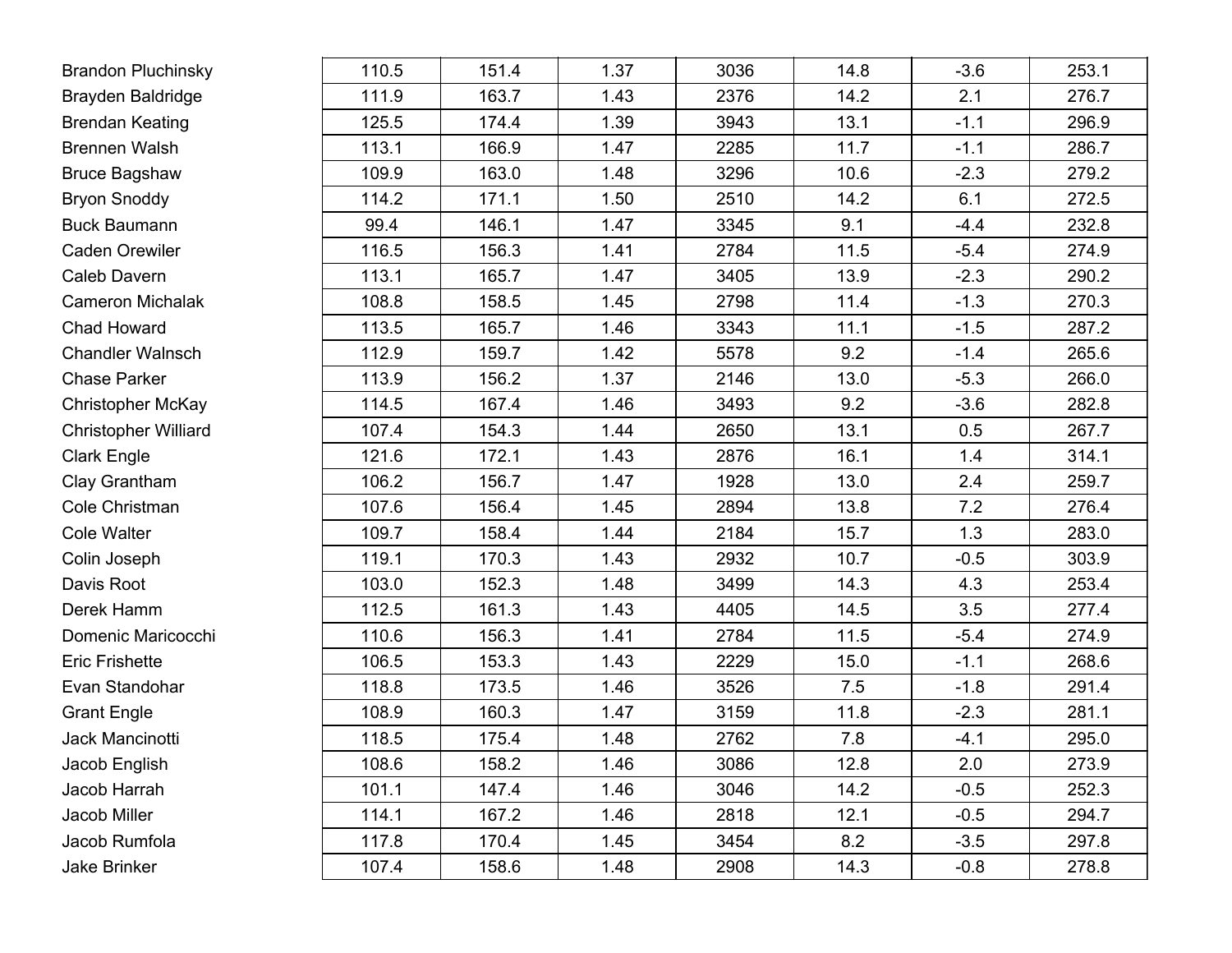| 272.1 |  |
|-------|--|
| 303.4 |  |
| 312.3 |  |
| 313.7 |  |
| 301.6 |  |
| 307.1 |  |
| 259.5 |  |
| 300.9 |  |
| 308.7 |  |
| 292.2 |  |
| 308.7 |  |
| 296.0 |  |
| 296.1 |  |
| 306.9 |  |
| 294.3 |  |
| 332.4 |  |
| 295.1 |  |
| 301.9 |  |
| 311.8 |  |
| 324.9 |  |
| 272.0 |  |
| 292.6 |  |
| 300.9 |  |
| 297.3 |  |
| 311.1 |  |
| 306.6 |  |
| 326.9 |  |
| 296.7 |  |
| 274.5 |  |
| 320.5 |  |
| 318.6 |  |
| 297.7 |  |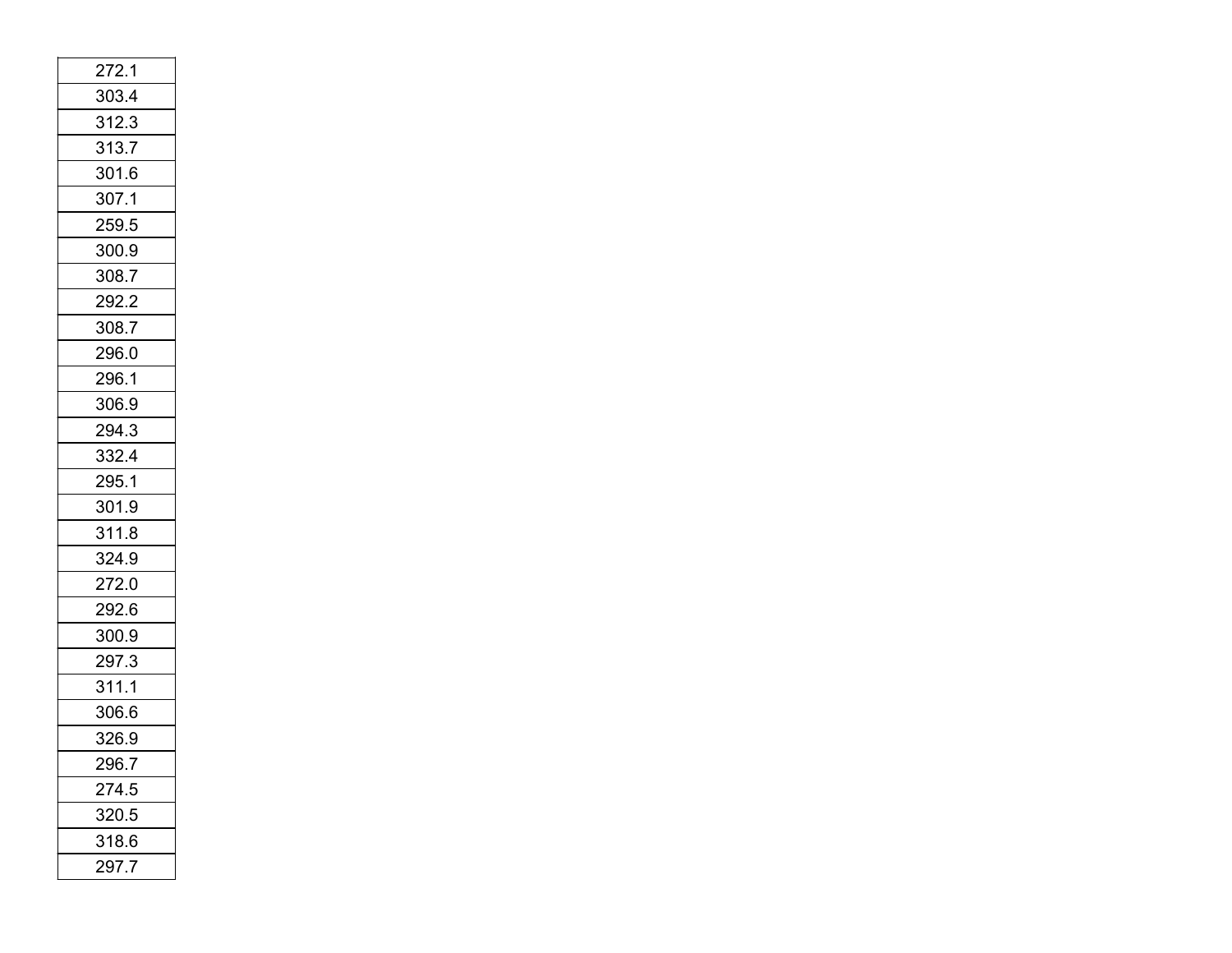| Jake Fox                 | 120.0 | 174.2 | 1.45 | 3112 | 14.3 | 2.2    | 313.9 |
|--------------------------|-------|-------|------|------|------|--------|-------|
| Jake Gilkison            | 110.2 | 160.1 | 1.45 | 3019 | 14.1 | $-1.1$ | 280.9 |
| Joey Arcuri              | 109.9 | 157.2 | 1.43 | 4224 | 14.3 | $-2.1$ | 268.1 |
| Jonathan Brimley         | 106.5 | 156.7 | 1.47 | 2781 | 14.4 | 4.4    | 278.1 |
| Jonathan Ransone         | 105.1 | 153.3 | 1.46 | 1751 | 14.8 | 4.0    | 253.6 |
| Jordan Bollenbacher      | 115.3 | 166.4 | 1.44 | 2032 | 12.9 | 6.1    | 289.6 |
| Josh Gilkison            | 115.2 | 168.7 | 1.46 | 2237 | 12.9 | $-1.6$ | 303.9 |
| Josh Wick                | 113.1 | 165.9 | 1.47 | 2561 | 13.3 | 2.4    | 286.5 |
| Jules Blackly            | 115.2 | 168.3 | 1.46 | 2823 | 12.8 | 3.7    | 277.2 |
| <b>Justin Perdue</b>     | 115.4 | 162.5 | 1.41 | 4263 | 10.5 | $-4.6$ | 277.9 |
| <b>Justin Wick</b>       | 124.4 | 180.9 | 1.45 | 2192 | 11.3 | $-1.1$ | 319.8 |
| Kenny Kowall             | 112.8 | 163.5 | 1.45 | 2791 | 15.2 | 9.7    | 298.4 |
| Kevin Kornowa            | 108.1 | 160.0 | 1.48 | 2099 | 14.1 | 2.1    | 279.9 |
| <b>Kyle Carile</b>       | 113.4 | 171.0 | 1.50 | 2270 | 6.7  | 0.7    | 251.5 |
| Luke Wells               | 100.1 | 147.4 | 1.47 | 2229 | 16.3 | 2.3    | 259.1 |
| Luke Wells               | 101.1 | 147.1 | 1.45 | 2229 | 16.3 | $-1.9$ | 259.1 |
| <b>Matt Abendroth</b>    | 112.2 | 165.8 | 1.47 | 3258 | 10.8 | $-2.2$ | 281.8 |
| <b>Matt Arnold</b>       | 111.1 | 159.1 | 1.43 | 3525 | 11.7 | 0.8    | 271.1 |
| <b>Matthew Beckett</b>   | 103.1 | 151.5 | 1.46 | 4113 | 16.3 | $-2.2$ | 253.2 |
| Matthew Hoffman          | 107.3 | 153.6 | 1.43 | 3825 | 14.9 | 1.4    | 263.1 |
| <b>Matthew Wetherill</b> | 109.1 | 158.4 | 1.45 | 3869 | 16.2 | $-2.9$ | 270.7 |
| <b>Michael Denner</b>    | 114.8 | 167.6 | 1.46 | 3399 | 10.2 | $-4.3$ | 285.9 |
| Nicholas Montes          | 113.3 | 166.6 | 1.47 | 5352 | 9.6  | $-1.5$ | 284.1 |
| Nick Contini             | 121.5 | 174.6 | 1.44 | 3148 | 11.9 | $-0.4$ | 314.8 |
| <b>Nick Curtis</b>       | 111.4 | 158.7 | 1.43 | 4020 | 12.9 | $-3.1$ | 269.7 |
| <b>Nick Paxos</b>        | 118.6 | 170.2 | 1.44 | 2665 | 10.7 | 3.2    | 300.3 |
| Nicolas Paxson           | 117.0 | 172.6 | 1.47 | 2591 | 12.0 | $-0.4$ | 304.8 |
| Partrick Luth            | 116.3 | 169.4 | 1.46 | 2562 | 9.4  | $-4.3$ | 281.5 |
| Paul Trey Walker         | 118.0 | 170.0 | 1.44 | 2303 | 11.5 | $-3.6$ | 293.9 |
| Peter Malik              | 113.9 | 164.9 | 1.44 | 3565 | 11.5 | $-1.6$ | 285.5 |
| <b>Phillip Trueblood</b> | 114.2 | 160.4 | 1.40 | 3565 | 9.5  | $-0.7$ | 270.8 |
| Robert Schustrich        | 105.9 | 149.0 | 1.41 | 3317 | 10.5 | 3.1    | 245.9 |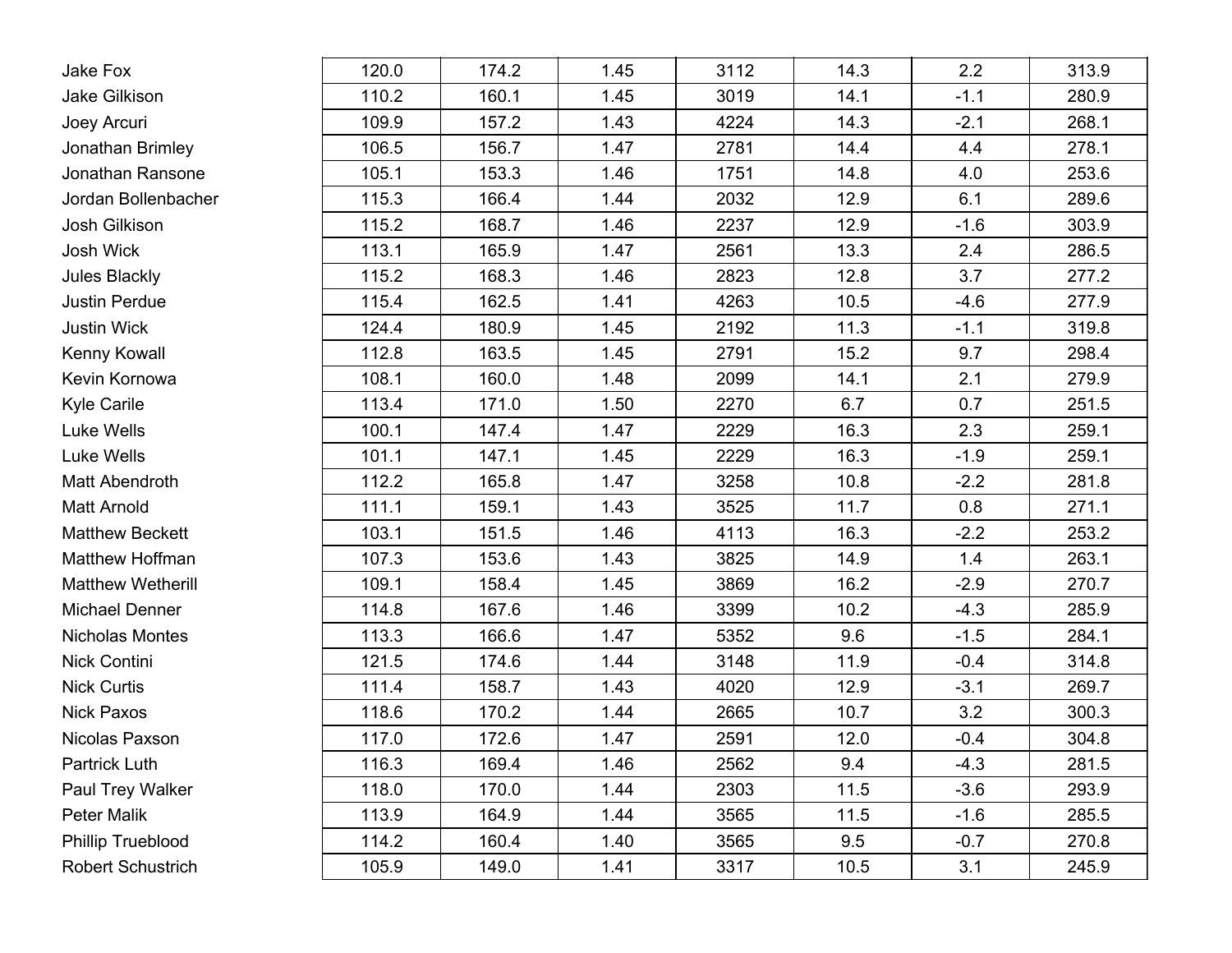| 331.4 |  |
|-------|--|
| 301.9 |  |
| 282.8 |  |
| 301.0 |  |
| 288.4 |  |
| 310.7 |  |
| 331.4 |  |
| 315.4 |  |
| 297.6 |  |
| 299.3 |  |
| 348.7 |  |
| 319.3 |  |
| 308.1 |  |
| 285.9 |  |
| 284.7 |  |
| 284.7 |  |
| 303.4 |  |
| 291.6 |  |
| 266.5 |  |
| 280.6 |  |
| 283.3 |  |
| 308.5 |  |
| 304.9 |  |
| 336.3 |  |
| 289.5 |  |
| 325.5 |  |
| 329.9 |  |
| 316.2 |  |
| 321.9 |  |
| 308.0 |  |
| 291.0 |  |
| 271.7 |  |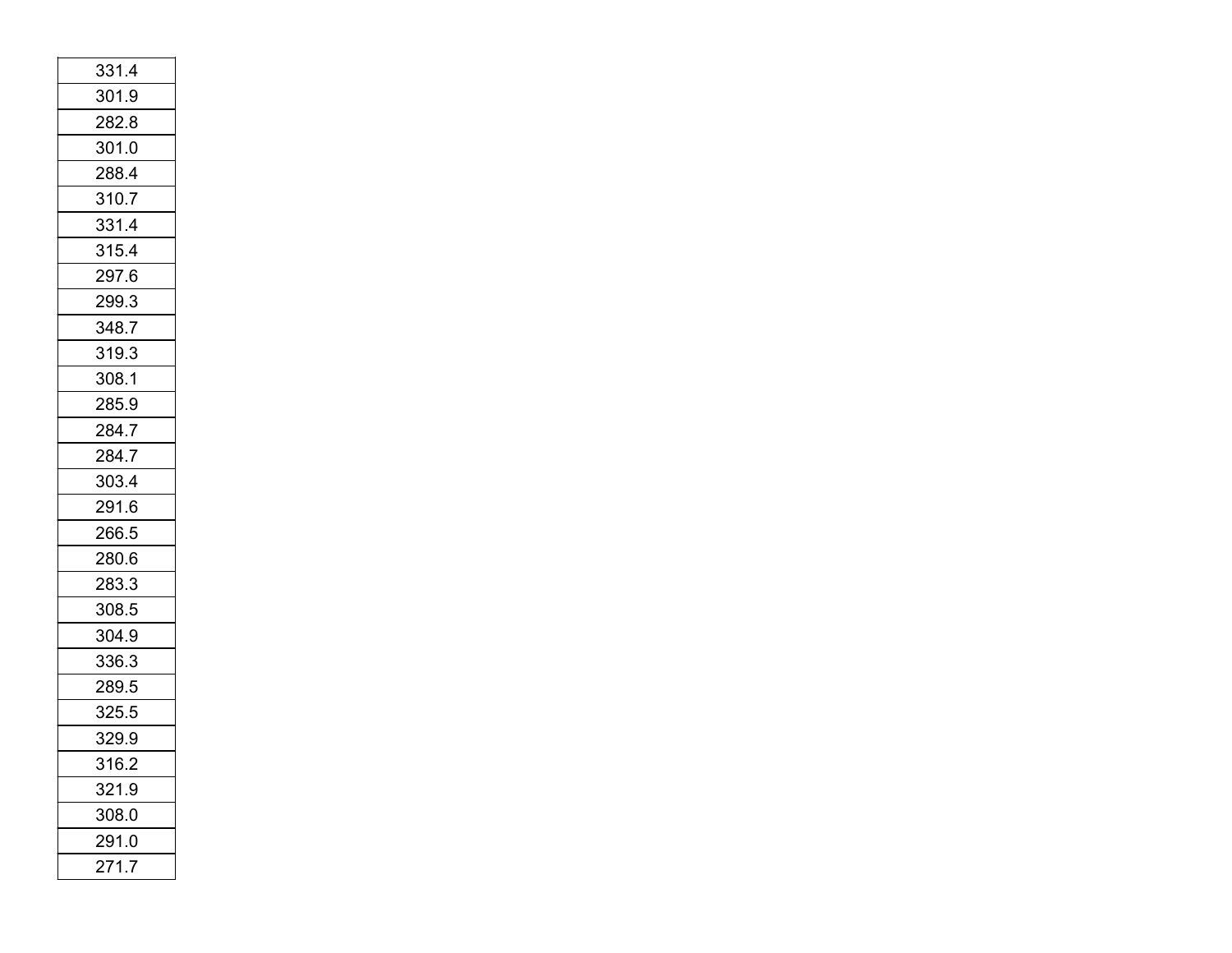| <b>Robert Williams</b>   | 114.2 | 163.7 | 1.43 | 4972 | 4.2  | $-4.1$ | 252.9 |
|--------------------------|-------|-------|------|------|------|--------|-------|
| <b>Ryan Flick</b>        | 102.1 | 151.8 | 1.48 | 3089 | 13.8 | 1.1    | 263.8 |
| Ryan Troyer              | 120.1 | 172.5 | 1.44 | 2764 | 14.7 | 5.9    | 314.6 |
| Ryan Wilburn             | 100.1 | 143.5 | 1.43 | 3738 | 11.9 | $-4.4$ | 232.6 |
| Scot Sapp                | 112.3 | 169.1 | 1.50 | 3139 | 13.2 | $-1.3$ | 298.4 |
| <b>Scott Cooper</b>      | 114.3 | 166.1 | 1.45 | 2927 | 9.0  | $-4.1$ | 284.3 |
| <b>Scott Purvis</b>      | 116.9 | 174.4 | 1.49 | 2490 | 10.5 | 4.5    | 289.8 |
| Sean McGuire             | 116.6 | 166.6 | 1.43 | 2676 | 10.9 | $-3.6$ | 289.0 |
| Seth Brenneman           | 111.1 | 155.9 | 1.40 | 4110 | 11.2 | $-5.3$ | 261.5 |
| <b>Spencer Showmaker</b> | 113.0 | 165.9 | 1.47 | 3208 | 9.5  | $-3.3$ | 282.5 |
| Stephen Anderson         | 112.8 | 163.3 | 1.45 | 3323 | 11.2 | $-5.6$ | 287.7 |
| <b>Steven Sveda</b>      | 107.1 | 155.1 | 1.44 | 2315 | 13.3 | $-1.5$ | 262.5 |
| <b>Taylor Suggs</b>      | 105.8 | 157.7 | 1.50 | 2209 | 12.1 | 4.9    | 262.0 |
| <b>Trent Tipton</b>      | 110.4 | 163.1 | 1.48 | 2221 | 11.4 | 2.7    | 272.8 |
| Vin Cahill               | 106.4 | 154.4 | 1.45 | 3723 | 12.0 | $-1.8$ | 259.1 |
| <b>Wes Gilland</b>       | 116.3 | 156.6 | 1.35 | 4726 | 14.8 | $-6.0$ | 250.7 |
| <b>Will Grimmer</b>      | 107.9 | 155.2 | 1.44 | 3254 | 11.8 | $-3.1$ | 268.5 |
| <b>Will Sattler</b>      | 109.2 | 157.9 | 1.45 | 3128 | 11.7 | 0.1    | 268.8 |

| Aaron Crewse             | Missed |
|--------------------------|--------|
| Andy Hire                | Missed |
| <b>Andy Hummer</b>       | Missed |
| <b>Austin Greaser</b>    | Missed |
| <b>Austin Sipe</b>       | Missed |
| <b>Brennan Whitis</b>    | Missed |
| <b>Bryce Walters</b>     | Missed |
| <b>Cameron Bruce</b>     | Missed |
| <b>Cameron McCloskey</b> | Missed |
| <b>Cameron Willis</b>    | Missed |
| <b>Chris Rossi</b>       | Missed |
| <b>Christopher Reese</b> | Missed |
| <b>Christopher Sloan</b> | Missed |
|                          |        |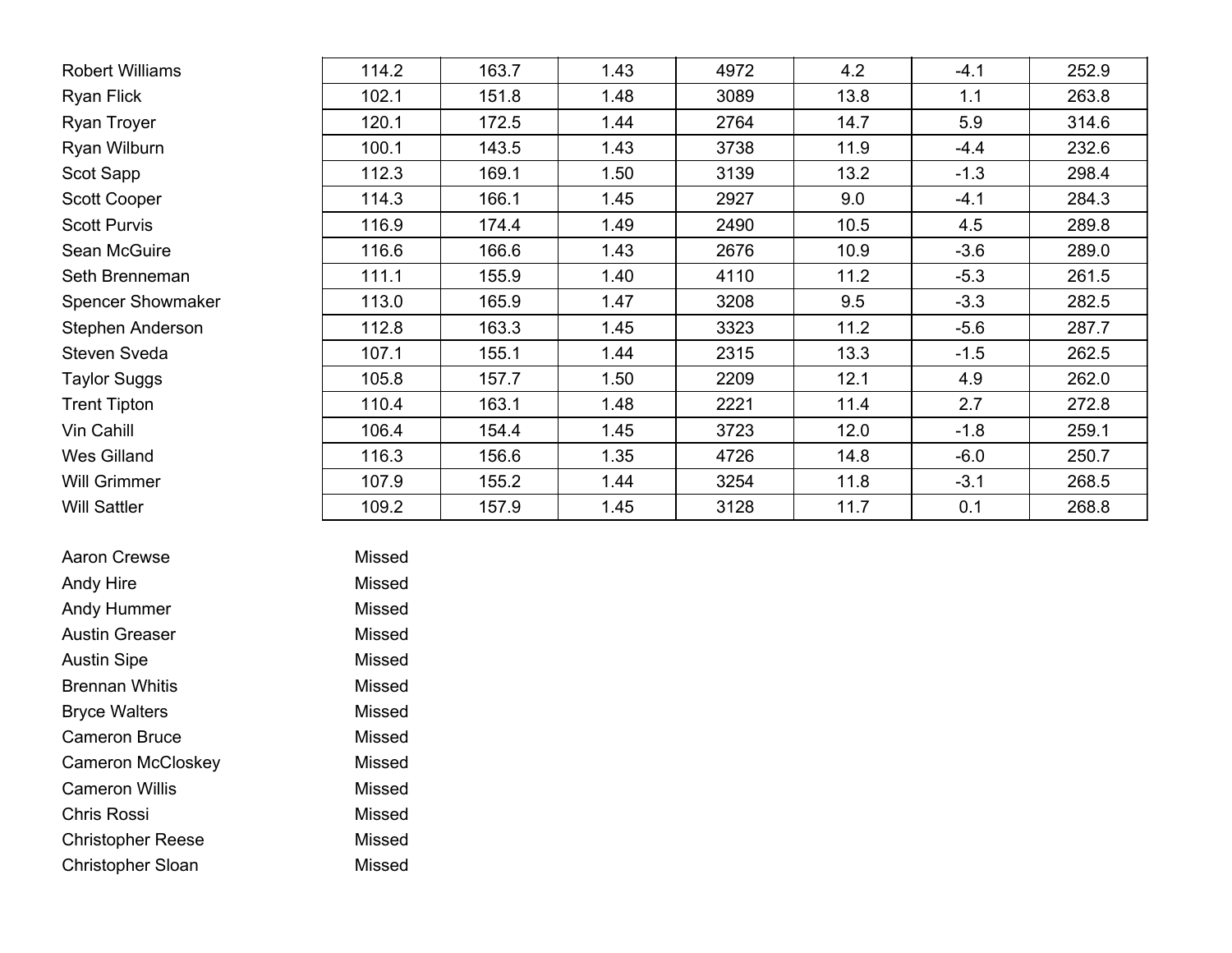| 2704  |
|-------|
| 289.6 |
| 333.7 |
| 255.2 |
| 318.0 |
| 311.5 |
| 316.7 |
| 313.2 |
| 279.6 |
|       |
| 303.7 |
| 311.3 |
| 291.5 |
| 292.1 |
| 307.8 |
| 276.8 |
| 262.9 |
| 292.2 |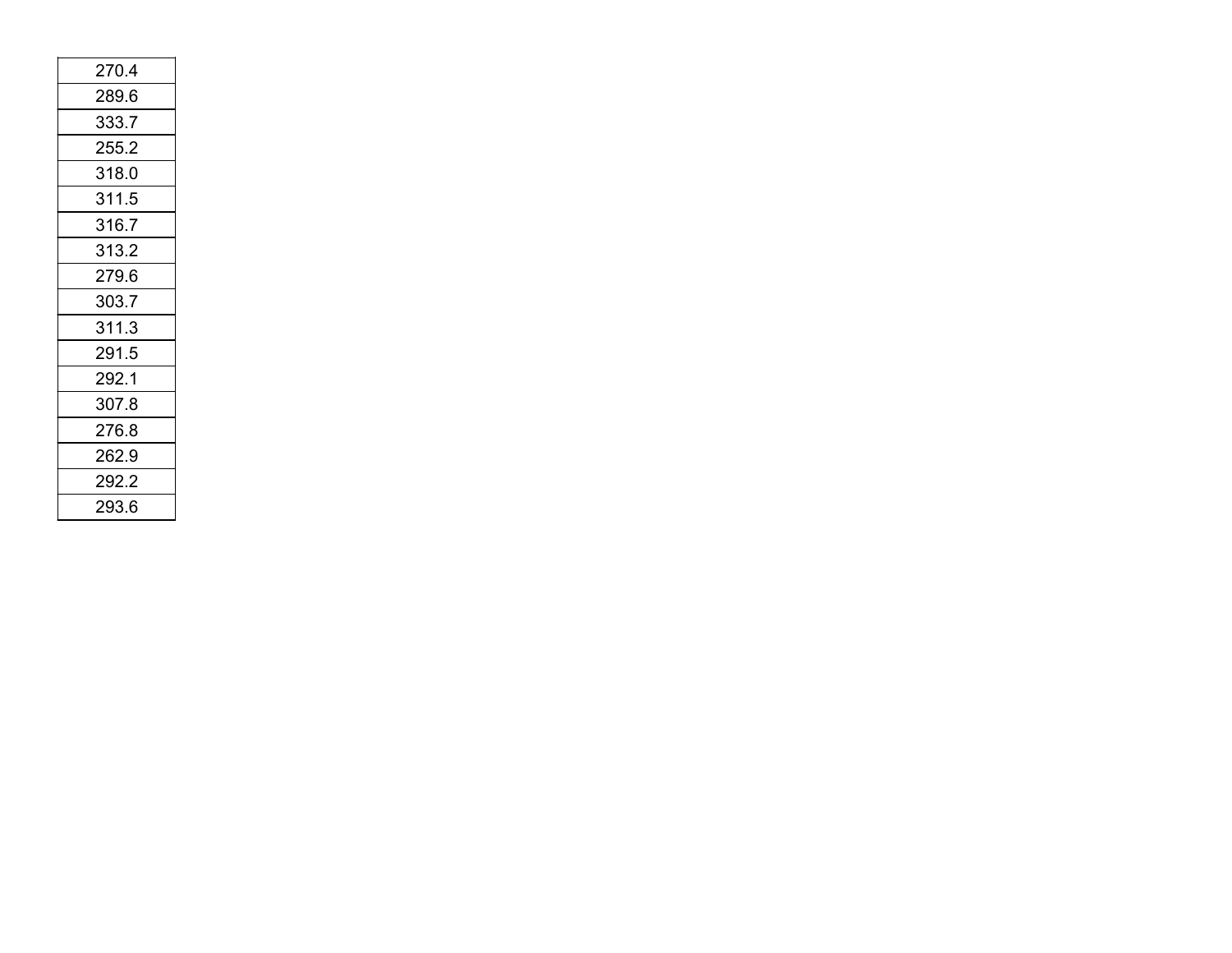| <b>Connor Yakubov</b>    | Missed        |
|--------------------------|---------------|
| Daniel Martina           | Missed        |
| David Becher             | Missed        |
| Evan Yakubov             | Missed        |
| <b>Garrett Brickley</b>  | Missed        |
| <b>Heath Harvey</b>      | Missed        |
| lan Clement              | Missed        |
| lan Hardesty             | <b>Missed</b> |
| <b>Jack Kunkel</b>       | Missed        |
| Jacob Appleby            | Missed        |
| Jason Mueller            | Missed        |
| <b>Jeff Mallette</b>     | Missed        |
| <b>Jeff Sparks</b>       | Missed        |
| Jeffrey Scohy            | Missed        |
| Jeg Coughlin             | Missed        |
| John Zitkovic            | <b>Missed</b> |
| Jonathan Feldkamp        | Missed        |
| Joo-Young Lee            | Missed        |
| <b>Justin Arens</b>      | Missed        |
| <b>Justin Doran</b>      | <b>Missed</b> |
| Kory Kotterman           | Missed        |
| Kyle Richardson          | Missed        |
| Luke Campbell            | Missed        |
| <b>Matthew Akers</b>     | <b>Missed</b> |
| <b>Matthew Wetterich</b> | Missed        |
| <b>Mert Selamet</b>      | Missed        |
| <b>Michael Kelley</b>    | <b>Missed</b> |
| Mitchell McFarland       | Missed        |
| <b>Robert Gerwin II</b>  | Missed        |
| <b>Robert Pickett</b>    | Missed        |
| <b>Ryan Fowler</b>       | <b>Missed</b> |
| <b>Ryan Reichley</b>     | <b>Missed</b> |
|                          |               |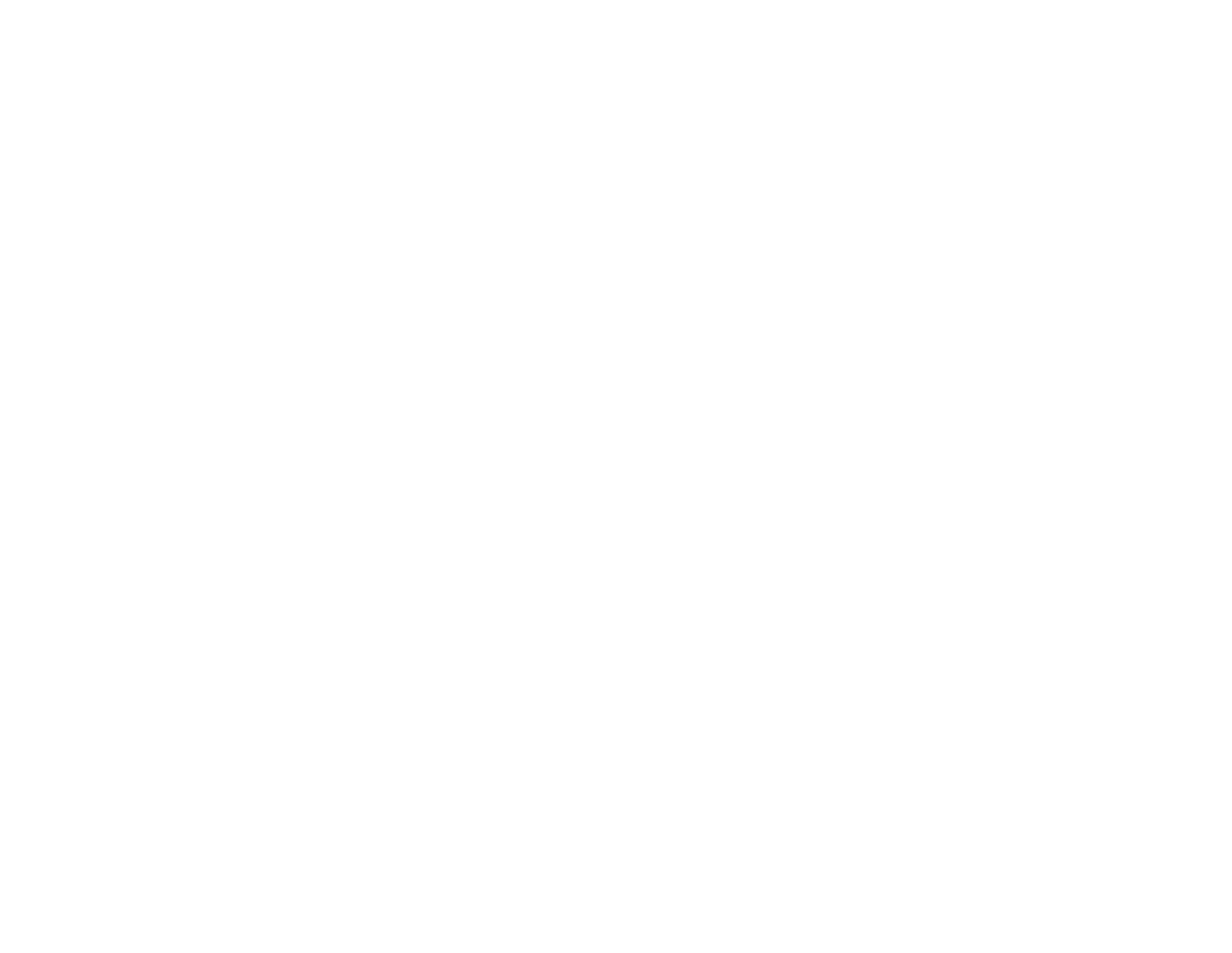| Ryan Wenzler           | Missed |
|------------------------|--------|
| Tim Belden             | Missed |
| <b>Tommy Sullinger</b> | Missed |

## **2016 MVGA MET**

|                        | <b>Club Speed</b> | <b>Ball Speed</b> | <b>Smash Factor Spin Rate</b> |      | <b>Launch Angle Attack Angle</b> |        | <b>Spin Axis</b> |
|------------------------|-------------------|-------------------|-------------------------------|------|----------------------------------|--------|------------------|
| A.J Cherubini          | 103.2             | 153.2             | 1.48                          | 3029 | 15.3                             | 6.6    | $-2.5$           |
| Adam Armstrong         | 113.9             | 167.7             | 1.47                          | 3611 | 7.8                              | $-2.5$ | 2.2              |
| Adam Gill              | 110.9             | 165.8             | 1.49                          | 3796 | 8.2                              | 0.0    | $-8.1$           |
| <b>Adam Gutheil</b>    | 103.0             | 145.5             | 1.41                          | 5337 | 13.5                             | $-2.8$ | 13.0             |
| Adam Miller            | 106.5             | 161.8             | 1.50                          | 2302 | 11.4                             | $-1.5$ | $-4.3$           |
| Alec Valasco           | 116.4             | 172.8             | 1.48                          | 2892 | 10.6                             | $-3.5$ | 12.6             |
| Alex Flick             | 107.9             | 156.3             | 1.45                          | 3186 | 9.1                              | 2.7    | $-3.0$           |
| Alex Huang             | 103.5             | 159.0             | 1.50                          | 4004 | 14.1                             | 5.2    | $-3.7$           |
| <b>Andrew Bruns</b>    | 111.3             | 167.4             | 1.50                          | 4279 | 14.1                             | $-1.1$ | 1.8              |
| <b>Andrew Mayhew</b>   | 103.4             | 154.8             | 1.50                          | 4002 | 10.2                             | $-3.2$ | 8.5              |
| <b>Andrew White</b>    | 100.0             | 148.8             | 1.48                          | 3263 | 10.9                             | $-0.4$ | $-5.2$           |
| Austin Bagshaw         | 110.4             | 162.7             | 1.47                          | 2912 | 10.4                             | $-0.6$ | $-9.4$           |
| <b>Austin Sipe</b>     | 110.3             | 166.8             | 1.50                          | 3234 | 11.1                             | $-2.0$ | 7.9              |
| <b>Bob Jones</b>       | 90.5              | 135.5             | 1.50                          | 2691 | 12.7                             | $-1.1$ | 0.8              |
| <b>Brandon Johnson</b> | 114.8             | 169.1             | 1.47                          | 2629 | 10.5                             | $-0.3$ | $-3.7$           |
| <b>Brandon Johnson</b> | 109.8             | 162.1             | 1.48                          | 2967 | 10.9                             | $-1.2$ | $-13.1$          |
| <b>Brandon Weiss</b>   | 105.7             | 153.2             | 1.45                          | 4207 | 11.2                             | $-1.2$ | 8.7              |
| Brian Arlinghaus       | 105.7             | 155.7             | 1.47                          | 2908 | 11.3                             | $-1.3$ | 2.6              |
| Brian Hodgson          | 96.2              | 144.7             | 1.50                          | 2686 | 14.3                             | 6.0    | 5.8              |
| Bryan Buffington       | 103.0             | 151.3             | 1.47                          | 2872 | 13.4                             | $-0.4$ | 2.0              |
| <b>Bryce Haney</b>     | 106.9             | 156.9             | 1.46                          | 1621 | 12.2                             | 1.3    | $-13.1$          |
| Cam Wardley            | 116.4             | 174.2             | 1.50                          | 2819 | 9.4                              | $-0.7$ | 3.6              |
| <b>Chandler Spees</b>  | 114.8             | 167.0             | 1.45                          | 3813 | 6.8                              | $-0.2$ | $-8.6$           |
| Chris Coleman          | 114.8             | 168.2             | 1.46                          | 3057 | $-0.9$                           | $-9.9$ | $-4.0$           |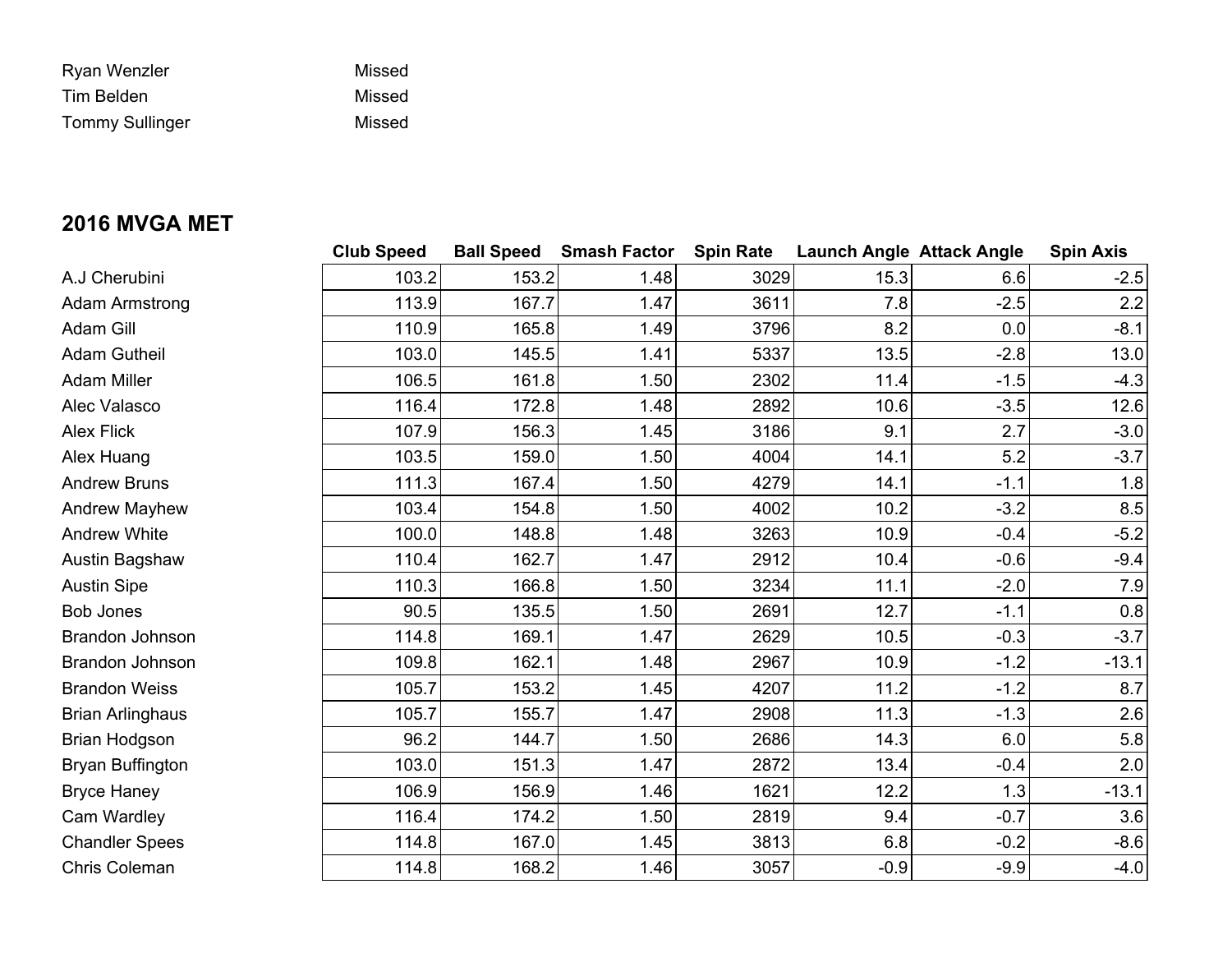|       | <b>Carry DistanceTotal Distance</b> |
|-------|-------------------------------------|
| 257.3 | 270.7                               |
| 264.9 | 276.3                               |
| 263.1 | 275.9                               |
| 200.9 | 205.3                               |
| 265.4 | 288.0                               |
| 282.0 | 299.3                               |
| 244.7 | 272.5                               |
| 269.8 | 289.0                               |
| 265.9 | 274.3                               |
| 238.2 | 248.7                               |
| 235.1 | 249.3                               |
| 265.7 | 286.8                               |
| 276.7 | 293.5                               |
| 215.8 | 238.5                               |
| 283.0 | 301.4                               |
| 255.9 | 275.7                               |
| 238.5 | 248.3                               |
| 255.8 | 276.3                               |
| 232.2 | 253.0                               |
| 249.3 | 266.7                               |
| 249.3 | 280.8                               |
| 290.2 | 309.8                               |
| 257.1 | 269.1                               |
| 246.8 | 277.8                               |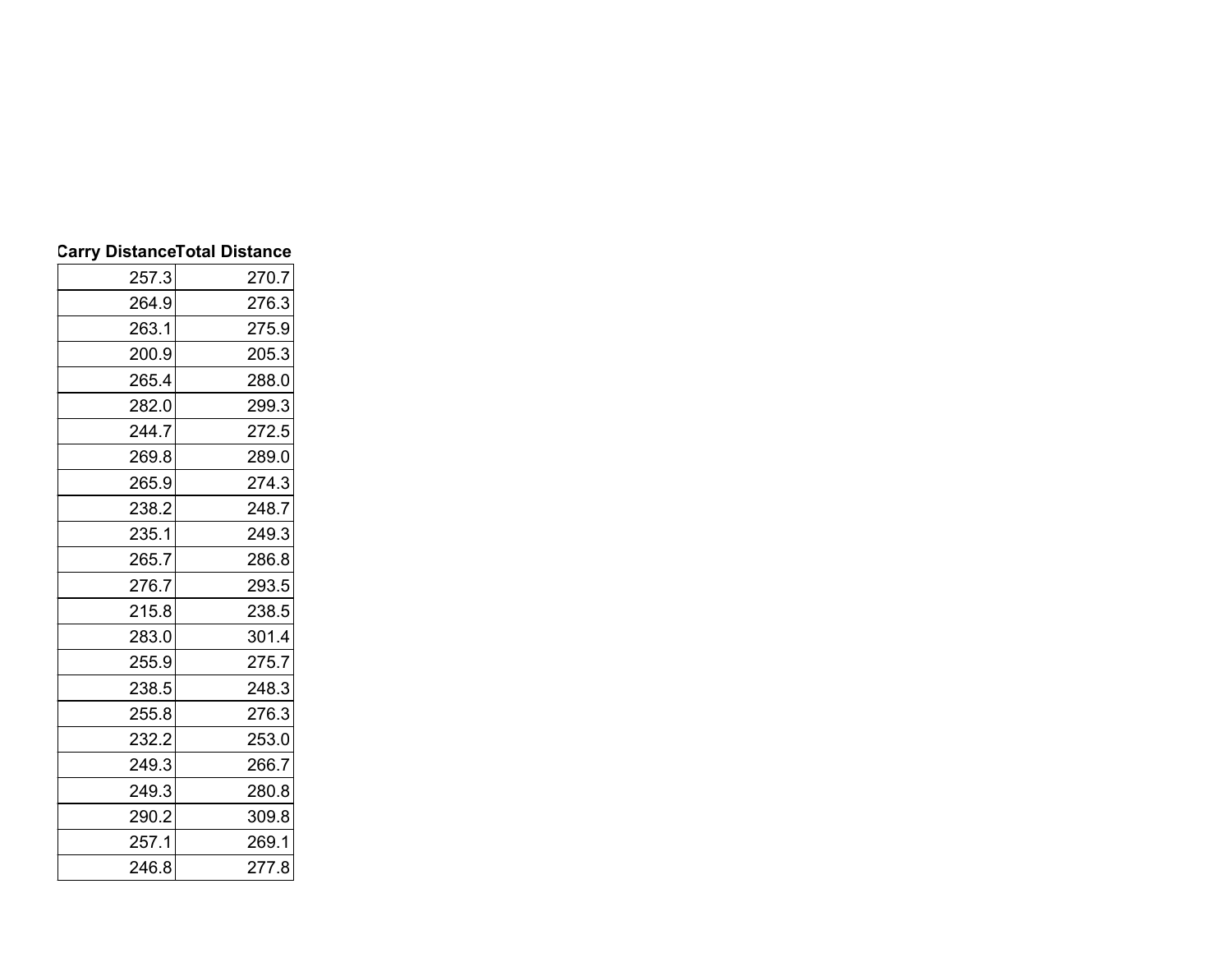| <b>Chris Francis</b>  | 111.9 | 160.4 | 1.43 | 2493 | 5.9  | $-7.1$ | $-14.2$ |
|-----------------------|-------|-------|------|------|------|--------|---------|
| Cooper Jones          | 105.6 | 155.6 | 1.47 | 3104 | 11.6 | $-2.5$ | 5.9     |
| <b>Cory Caudill</b>   | 108.9 | 160.4 | 1.47 | 3177 | 6.3  | $-6.9$ | $-4.4$  |
| Craig Harden          | 112.6 | 169.7 | 1.50 | 2466 | 6.8  | $-2.6$ | $-21.4$ |
| Dan Sutherly          | 96.9  | 143.1 | 1.48 | 2742 | 14.8 | 0.0    | 0.4     |
| Dave Novotny          | 94.0  | 142.2 | 1.50 | 3368 | 8.9  | $-0.8$ | 5.5     |
| David Hagstrom        | 101.2 | 142.3 | 1.41 | 2239 | 12.2 | $-1.3$ | $5.2\,$ |
| David Klopfer         | 105.5 | 152.3 | 1.44 | 3286 | 13.0 | $-2.5$ | 4.5     |
| Derek Hrabik          | 116.5 | 174.7 | 1.50 | 2436 | 7.0  | $-1.9$ | $-15.4$ |
| Doug Gage             | 98.4  | 145.0 | 1.47 | 2676 | 13.9 | 4.1    | $-2.1$  |
| <b>Drew Prater</b>    | 100.5 | 146.9 | 1.46 | 3285 | 10.9 | 0.9    | 10.3    |
| Dylan Cohee           | 111.8 | 165.1 | 1.48 | 4028 | 8.5  | $-3.2$ | $-6.0$  |
| Eric Thompson         | 118.4 | 169.7 | 1.43 | 3129 | 8.5  | $-1.8$ | $-12.3$ |
| Ethan McBean          | 113.9 | 168.5 | 1.48 | 2657 | 14.1 | 1.0    | 6.6     |
| <b>Gordon Willins</b> | 92.7  | 140.1 | 1.50 | 2058 | 13.0 | 1.2    | $-4.6$  |
| Jacob Tobias          | 105.8 | 156.3 | 1.48 | 2745 | 14.5 | 6.4    | $-11.4$ |
| Jake Gilkison         | 110.6 | 167.4 | 1.50 | 3129 | 11.0 | $-1.1$ | $-5.2$  |
| Jason Cooper          | 115.2 | 163.3 | 1.42 | 2655 | 9.3  | 1.6    | $-13.1$ |
| Jeff Scohy            | 105.4 | 156.5 | 1.49 | 3057 | 10.6 | $-1.8$ | 2.1     |
| John Sherman          | 90.1  | 136.3 | 1.50 | 1709 | 9.5  | 6.2    | $-27.1$ |
| Jonathan Cloyd        | 107.9 | 162.3 | 1.50 | 2968 | 12.0 | 0.8    | 8.5     |
| Jonathan Mathias      | 105.4 | 148.8 | 1.41 | 3320 | 12.3 | $-2.0$ | 3.5     |
| Jonathan Velasco      | 117.2 | 174.6 | 1.49 | 2895 | 12.4 | 1.5    | $-2.8$  |
| Jonny Blair           | 110.6 | 163.5 | 1.48 | 3281 | 9.5  | $-4.1$ | $-7.9$  |
| Jordan Higgins        | 106.2 | 139.4 | 1.31 | 1862 | 13.9 | 1.6    | $-4.2$  |
| Jordan Reese          | 118.6 | 171.3 | 1.44 | 3314 | 8.7  | $-4.1$ | 2.1     |
| Josh Alcorn           | 122.3 | 180.2 | 1.47 | 2928 | 6.1  | $-5.6$ | $-7.8$  |
| Josh Elliott          | 103.5 | 156.7 | 1.50 | 1858 | 11.3 | 1.5    | $0.2\,$ |
| Josh Gilkison         | 113.5 | 169.1 | 1.49 | 2322 | 10.9 | $-0.8$ | 1.5     |
| Justin Weber          | 112.4 | 163.4 | 1.45 | 3135 | 12.5 | 3.7    | $-4.5$  |
| Kevin Keck            | 89.9  | 136.4 | 1.50 | 2639 | 13.0 | 5.8    | 0.0     |
| Kevin Martz           | 116.2 | 170.2 | 1.46 | 3070 | 7.8  | $-2.4$ | $-3.9$  |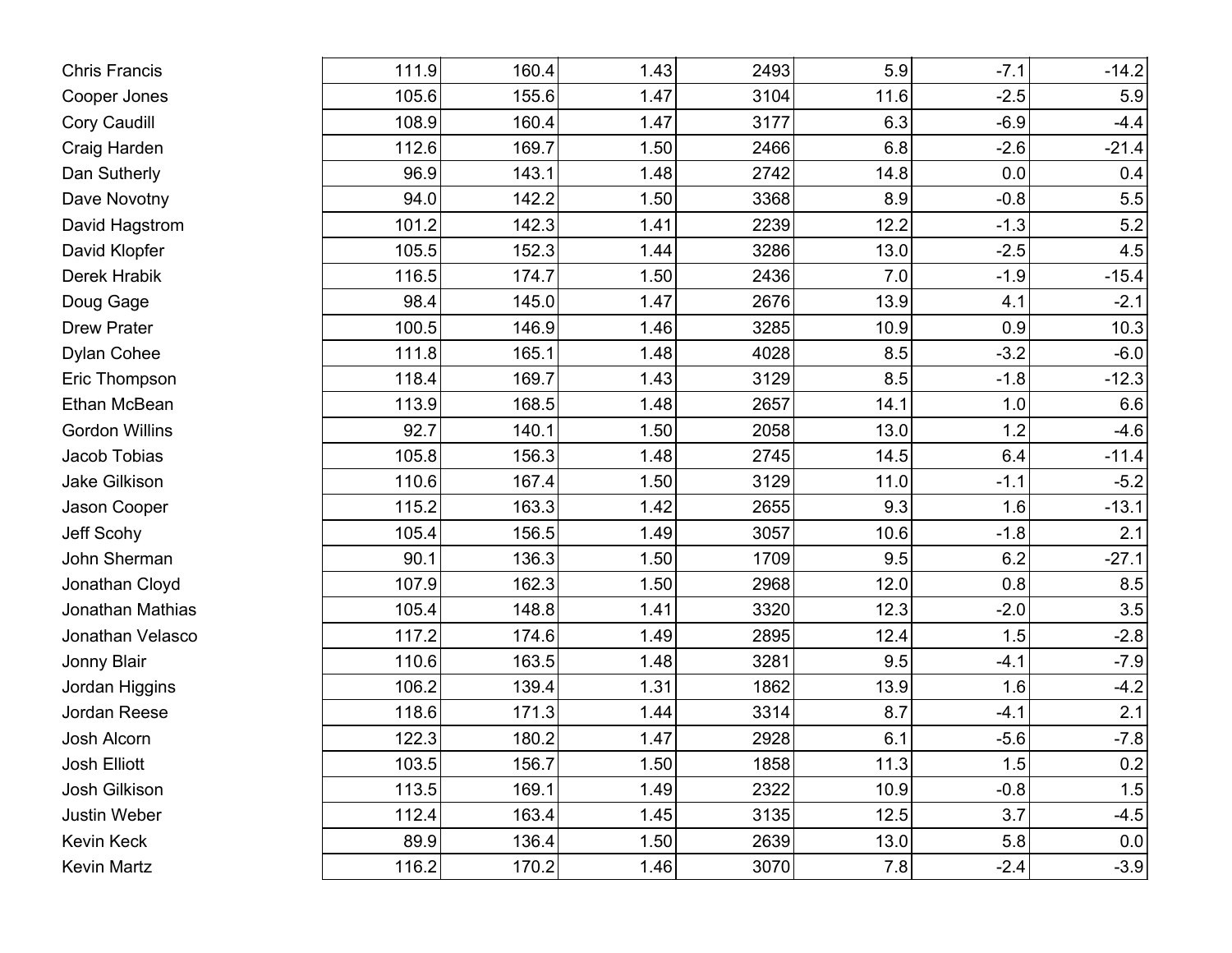| 242.7 | 277.1 |
|-------|-------|
| 254.2 | 268.4 |
| 245.2 | 266.8 |
| 267.9 | 301.5 |
| 234.7 | 250.5 |
| 221.6 | 244.4 |
| 225.8 | 247.9 |
| 242.8 | 253.9 |
| 283.6 | 313.4 |
| 240.5 | 263.2 |
| 228.8 | 254.3 |
| 262.7 | 277.4 |
| 266.0 | 280.6 |
| 286.6 | 301.7 |
| 209.2 | 244.6 |
| 257.9 | 272.0 |
| 267.8 | 282.4 |
| 263.5 | 289.9 |
| 243.7 | 257.4 |
| 180.2 | 223.4 |
| 261.4 | 276.4 |
| 244.5 | 258.5 |
| 289.4 | 306.1 |
| 260.1 | 276.3 |
| 226.1 | 249.1 |
| 280.3 | 294.7 |
| 287.6 | 310.9 |
| 251.0 | 278.8 |
| 276.0 | 294.6 |
| 267.1 | 278.9 |
| 221.5 | 241.9 |
| 275.1 | 288.4 |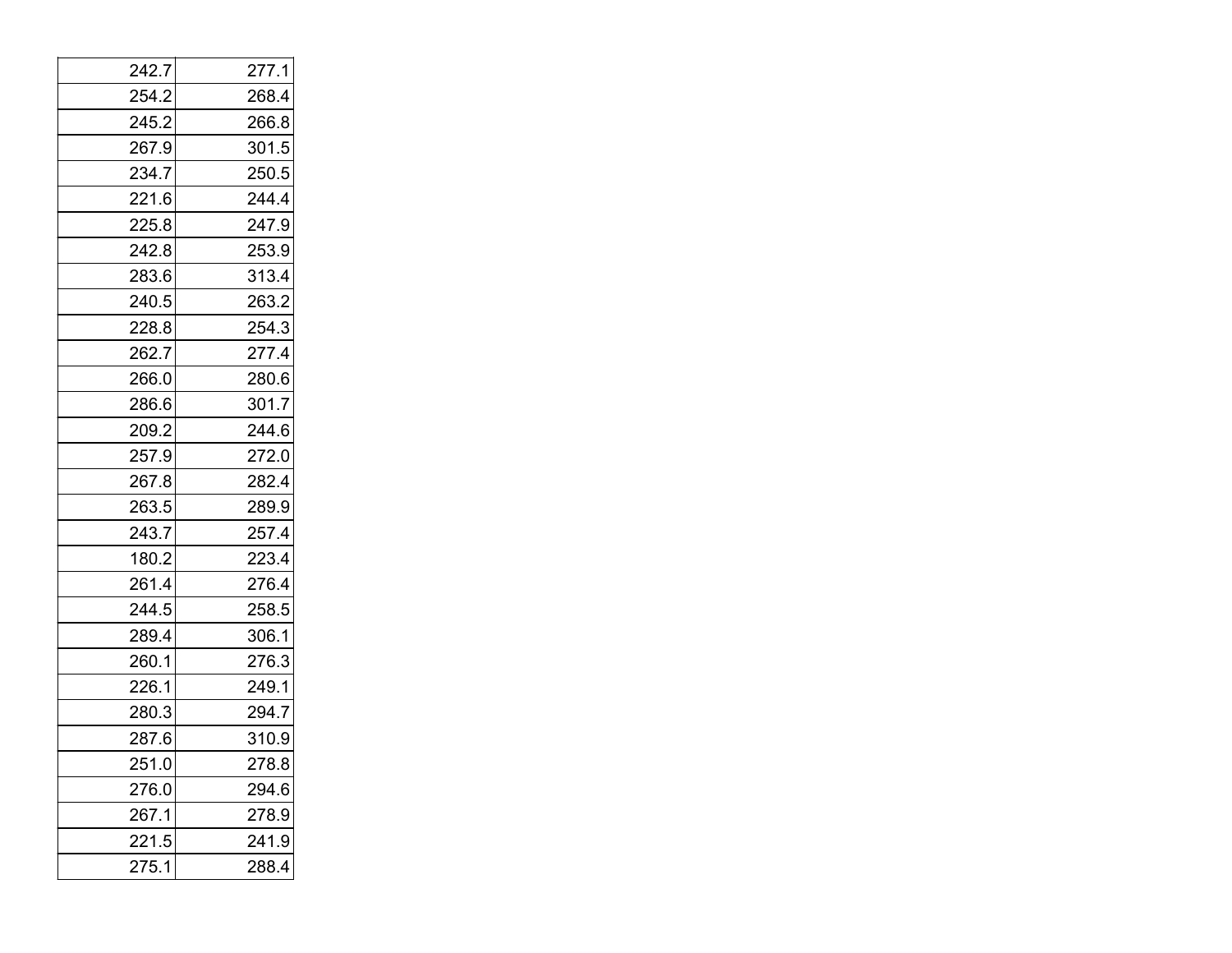| Kip Gray              | 109.5 | 151.0 | 1.38 | 4883 | 0.8    | $-10.2$ | 7.3     |
|-----------------------|-------|-------|------|------|--------|---------|---------|
| Luke Wells            | 97.7  | 147.3 | 1.50 | 1534 | 14.6   | 3.5     | $-14.7$ |
| <b>Matt Buse</b>      | 107.7 | 159.8 | 1.48 | 2982 | 11.1   | $-2.8$  | $-3.8$  |
| Matt Scharrer         | 123.9 | 172.5 | 1.39 | 3707 | 5.7    | $-5.8$  | $-3.0$  |
| <b>Mike Dempsey</b>   | 94.6  | 138.0 | 1.46 | 2214 | 12.7   | 2.7     | $-10.2$ |
| <b>Nick Brodbeck</b>  | 107.0 | 154.8 | 1.45 | 3111 | 7.7    | $-2.7$  | 0.6     |
| <b>Nick Sims</b>      | 108.6 | 164.0 | 1.50 | 3596 | 14.5   | $-1.1$  | $-4.5$  |
| P.J. Smith            | 108.2 | 162.5 | 1.50 | 3268 | 9.9    | $-1.0$  | 11.5    |
| Parviz Soulati        | 109.3 | 162.4 | 1.49 | 3965 | 8.6    | $-4.0$  | $-1.2$  |
| Paul Day              | 110.6 | 167.4 | 1.50 | 2004 | 8.0    | $-2.7$  | $-4.0$  |
| Paul Stone            | 110.1 | 158.9 | 1.44 | 4076 | 8.1    | $-1.8$  | $7.9$   |
| Paul Stone            | 100.8 | 150.4 | 1.49 | 3380 | 6.8    | $-7.9$  | $-0.5$  |
| Pete Betzold          | 105.1 | 157.7 | 1.50 | 3000 | 5.5    | $-4.6$  | $-4.8$  |
| Pete Samborsky        | 104.2 | 158.0 | 1.50 | 2537 | 10.7   | $-1.1$  | 0.6     |
| <b>Phillip Renfro</b> | 118.6 | 168.6 | 1.42 | 2889 | 13.3   | $-0.4$  | $-0.4$  |
| Rick Pagniano         | 109.7 | 163.2 | 1.49 | 2920 | 6.3    | $-0.4$  | $-13.8$ |
| Roger Johnson         | 97.2  | 140.4 | 1.44 | 2079 | 15.1   | 4.3     | $-9.6$  |
| Ron Dement            | 96.8  | 142.5 | 1.47 | 2644 | 13.0   | 13.0    | $-3.7$  |
| Ross Dearth           | 99.4  | 148.3 | 1.46 | 4327 | $-1.8$ | $-5.5$  | 10.2    |
| <b>Ryan Flick</b>     | 107.6 | 155.5 | 1.45 | 2964 | 10.9   | 0.0     | $-4.4$  |
| Ryan Groff            | 105.1 | 161.1 | 1.50 | 2354 | 11.0   | 1.9     | 11.5    |
| <b>Ryan Reichley</b>  | 107.6 | 162.5 | 1.50 | 2762 | 13.6   | 3.1     | $-5.5$  |
| Sam Meek              | 112.3 | 165.6 | 1.47 | 2746 | 7.5    | $-4.6$  | 2.8     |
| Same Geise            | 115.4 | 166.5 | 1.44 | 4073 | 9.6    | $-3.4$  | 11.7    |
| Samuel King           | 102.9 | 157.4 | 1.50 | 3015 | 16.3   | 6.6     | 2.7     |
| <b>Scott Sears</b>    | 102.8 | 145.4 | 1.41 | 5122 | 14.2   | 1.3     | 9.0     |
| Scott Thompson        | 115.8 | 171.1 | 1.48 | 3549 | 12.8   | 3.1     | $5.4$   |
| Shawn Cooper          | 108.2 | 153.3 | 1.41 | 1899 | 8.0    | $-3.2$  | $-3.0$  |
| Steve Burr            | 107.6 | 164.2 | 1.50 | 2509 | 10.7   | 4.0     | $-12.4$ |
| <b>Taylor Holt</b>    | 122.2 | 179.5 | 1.47 | 4117 | 7.9    | $-1.0$  | 9.0     |
| Thomas Seiller Jr.    | 104.3 | 153.8 | 1.47 | 3154 | 15.0   | $-2.3$  | $-1.9$  |
| Zach Allen            | 112.3 | 167.0 | 1.49 | 2245 | 12.2   | $-1.1$  | 0.8     |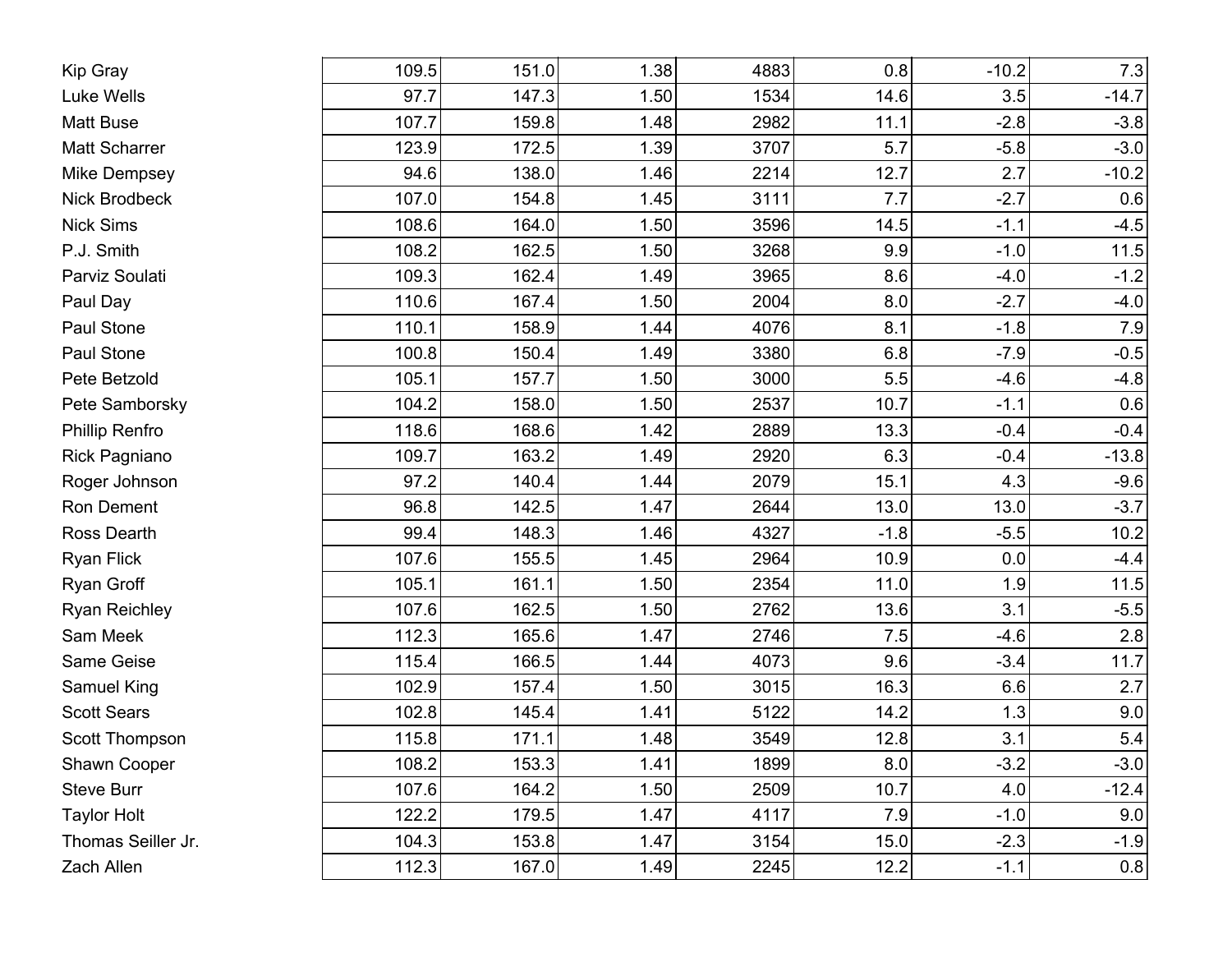| 206.6 | 231.0 |
|-------|-------|
| 233.3 | 266.0 |
| 259.3 | 275.3 |
| 253.4 | 280.4 |
| 219.4 | 247.9 |
| 233.6 | 260.9 |
| 259.4 | 268.7 |
| 253.8 | 269.1 |
| 264.9 | 281.8 |
| 276.4 | 303.9 |
| 245.7 | 260.3 |
| 226.2 | 255.3 |
| 238.4 | 268.3 |
| 251.5 | 275.8 |
| 260.3 | 269.5 |
| 252.3 | 281.8 |
| 229.1 | 251.4 |
| 222.9 | 243.4 |
| 167.3 | 206.7 |
| 245.8 | 262.2 |
| 260.9 | 288.5 |
| 268.9 | 283.3 |
| 266.2 | 294.9 |
| 247.5 | 257.7 |
| 266.9 | 281.9 |
| 210.2 | 212.7 |
| 266.7 | 275.4 |
| 225.9 | 275.7 |
| 266.0 | 289.5 |
| 263.7 | 279.9 |
| 254.0 | 267.1 |
| 282.3 | 307.8 |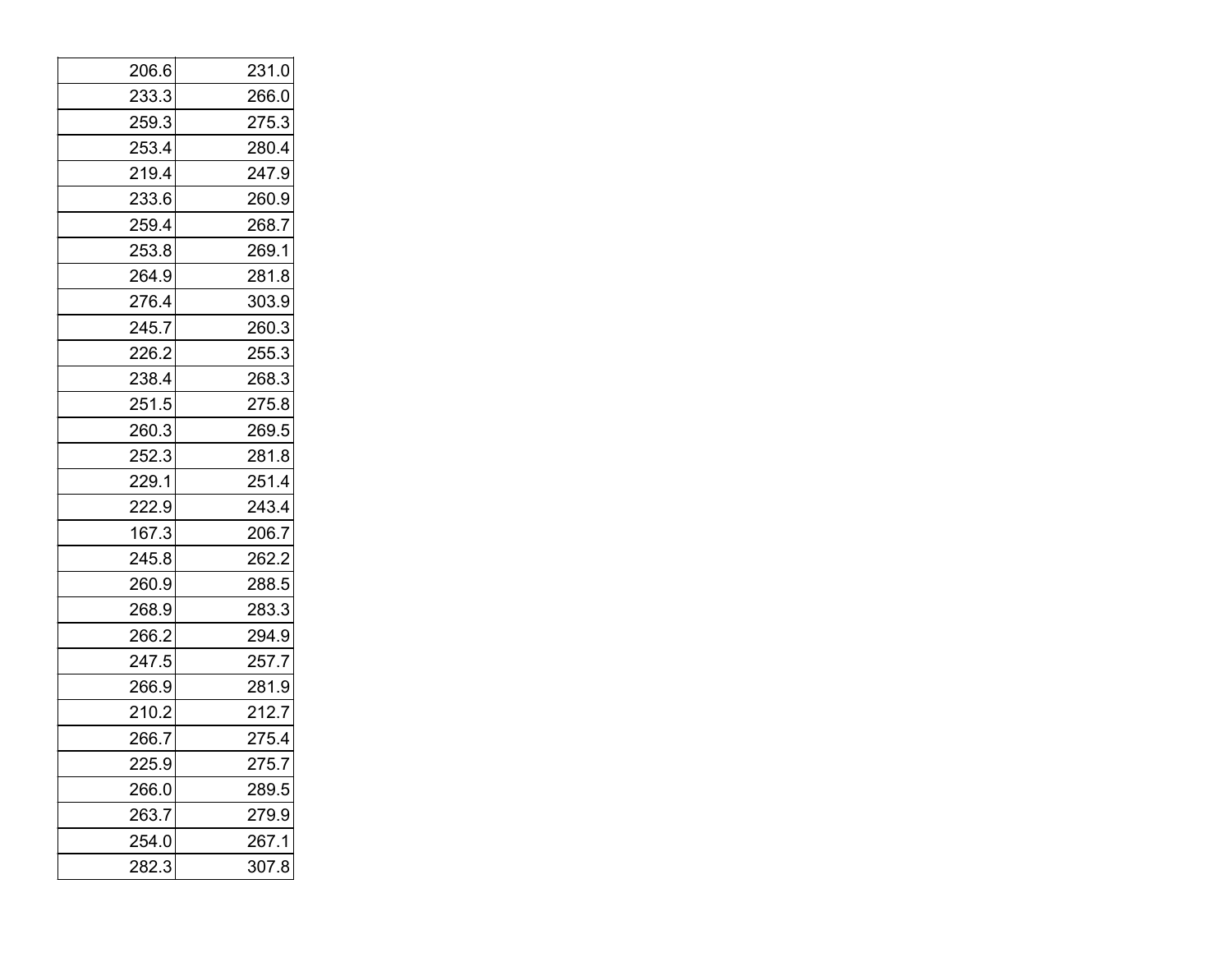## **GCGA MID-MET - Walden Ponds**

|                        | <b>Club Speed</b> | <b>Ball Speed</b> | <b>Smash Factor Launch Angle</b> |      | <b>Spin Rate</b> | <b>Attack Angle</b> | <b>Spin Axis</b> |
|------------------------|-------------------|-------------------|----------------------------------|------|------------------|---------------------|------------------|
| Alex Rodger            | 114.0             | 171.2             | 1.50                             | 11.0 | 3724             | 2.4                 | 5.3              |
| Andrew Acomb           | 100.3             | 143.3             | 1.43                             | 13.1 | 2473             | $-3.5$              | 14.5             |
| Andy Ebel              | 102.8             | 148.3             | 1.44                             | 10.7 | 3182             | $-5.1$              | 4.9              |
| Andy Kelley            | 110.2             | 155.7             | 1.41                             | 4.3  | 3668             | $-3.8$              | $-0.1$           |
| <b>Bill Williamson</b> | 106.9             | 159.8             | 1.49                             | 8.5  | 2565             | $-1.3$              | $-6.8$           |
| <b>Brad Wilder</b>     | 118.3             | 173.1             | 1.46                             | 6.9  | 3633             | $-6.5$              | 4.9              |
| <b>Brian Polark</b>    | 108.4             | 159.8             | 1.47                             | 8.4  | 3783             | $-2.4$              | 3.3              |
| <b>Chris Hatke</b>     | 90.4              | 129.5             | 1.43                             | 7.1  | 4531             | $-5.5$              | $-1.4$           |
| Craig Higgins          | 97.5              | 149.3             | 1.50                             | 11.2 | 2684             | 6.4                 | $-39.0$          |
| Daniel Vosel           | 103.0             | 156.8             | 1.50                             | 11.8 | 2823             | 2.2                 | $-5.0$           |
| Dave Meiering          | 109.0             | 157.0             | 1.44                             | 9.4  | 3965             | $-0.9$              | 9.5              |
| <b>Edward McCoy</b>    | 93.8              | 138.0             | 1.47                             | 10.6 | 1962             | 0.5                 | $-7.4$           |
| Eric Zahn              | 94.8              | 131.1             | 1.38                             | 13.0 | 2777             | $-1.4$              | 4.3              |
| <b>Geoff Stevens</b>   | 124.1             | 180.5             | 1.46                             | 8.3  | 3142             | $-2.2$              | 1.7              |
| Jack Wooten            | 105.2             | 154.6             | 1.47                             | 11.7 | 3116             | $-3.1$              | 6.4              |
| Jared Rieger           | 101.2             | 146.2             | 1.44                             | 12.5 | 4815             | 3.0                 | 11.3             |
| Jim Sheldon            | 119.5             | 175.1             | 1.46                             | 6.9  | 3218             | $-3.6$              | 7.3              |
| Joe Sparhawk           | 110.6             | 164.9             | 1.49                             | 8.8  | 3798             | $-2.4$              | 5.7              |
| John Dicker            | 95.5              | 143.0             | 1.50                             | 11.7 | 2623             | 1.7                 | 6.1              |
| Jonathan Feldkamp Jr.  | 114.3             | 169.7             | 1.48                             | 8.1  | 2718             | 0.5                 | $-10.5$          |
| Justin Fender          | 108.5             | 161.6             | 1.48                             | 10.4 | 2485             | $-0.5$              | $-2.1$           |
| Keith Brackenridge     | 100.3             | 150.5             | 1.50                             | 9.3  | 2392             | 1.1                 | 3.1              |
| Kevin Pong             | 99.7              | 150.1             | 1.50                             | 7.9  | 2418             | 0.6                 | 7.9              |
| Kirk Ashcraft          | 104.2             | 145.5             | 1.40                             | 6.1  | 3775             | $-8.5$              | 8.2              |
| Kyle DeBord            | 110.2             | 159.1             | 1.44                             | 12.3 | 3484             | 3.4                 | 10.2             |
| Lance Lucas            | 113.9             | 164.1             | 1.44                             | 4.6  | 4026             | $-8.0$              | 0.6              |
| Mark Boothby           | 96.8              | 147.7             | 1.50                             | 11.5 | 2678             | 1.1                 | 1.1              |
| Mark Daniel            | 105.5             | 156.9             | 1.49                             | 6.5  | 2280             | $-6.4$              | 2.8              |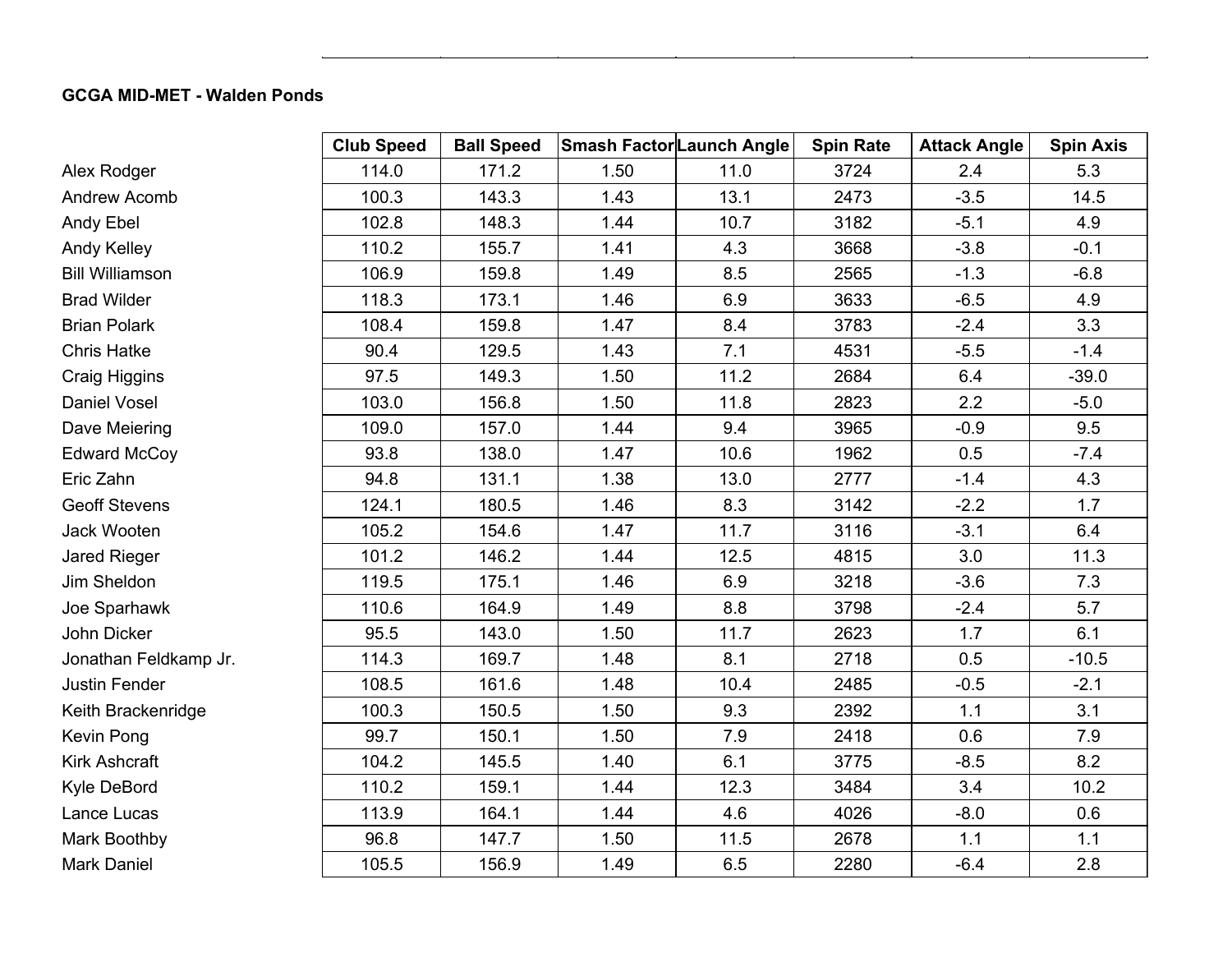|       | <b>Carry Distance Total Distance</b> |
|-------|--------------------------------------|
| 277.5 | 288.5                                |
| 233.9 | 256.2                                |
| 243.1 | 261.6                                |
| 221.1 | 251.6                                |
| 241.5 | 273.7                                |
| 276.6 | 295.2                                |
| 244.6 | 259.4                                |
| 179.6 | 203.2                                |
| 183.7 | 235.3                                |
| 260.4 | 282.6                                |
| 247.4 | 261.6                                |
| 209.0 | 241.9                                |
| 205.3 | 224.3                                |
| 297.2 | 313.5                                |
| 256.9 | 272.4                                |
| 226.5 | 236.5                                |
| 275.0 | 299.0                                |
| 263.1 | 275.8                                |
| 225.8 | 255.1                                |
| 272.9 | 294.7                                |
| 262.6 | 287.2                                |
| 239.7 | 267.3                                |
| 230.5 | 259.5                                |
| 214.8 | 240.5                                |
| 259.3 | 272.9                                |
| 245.8 | 264.1                                |
| 241.1 | 262.8                                |
| 198.4 | 245.3                                |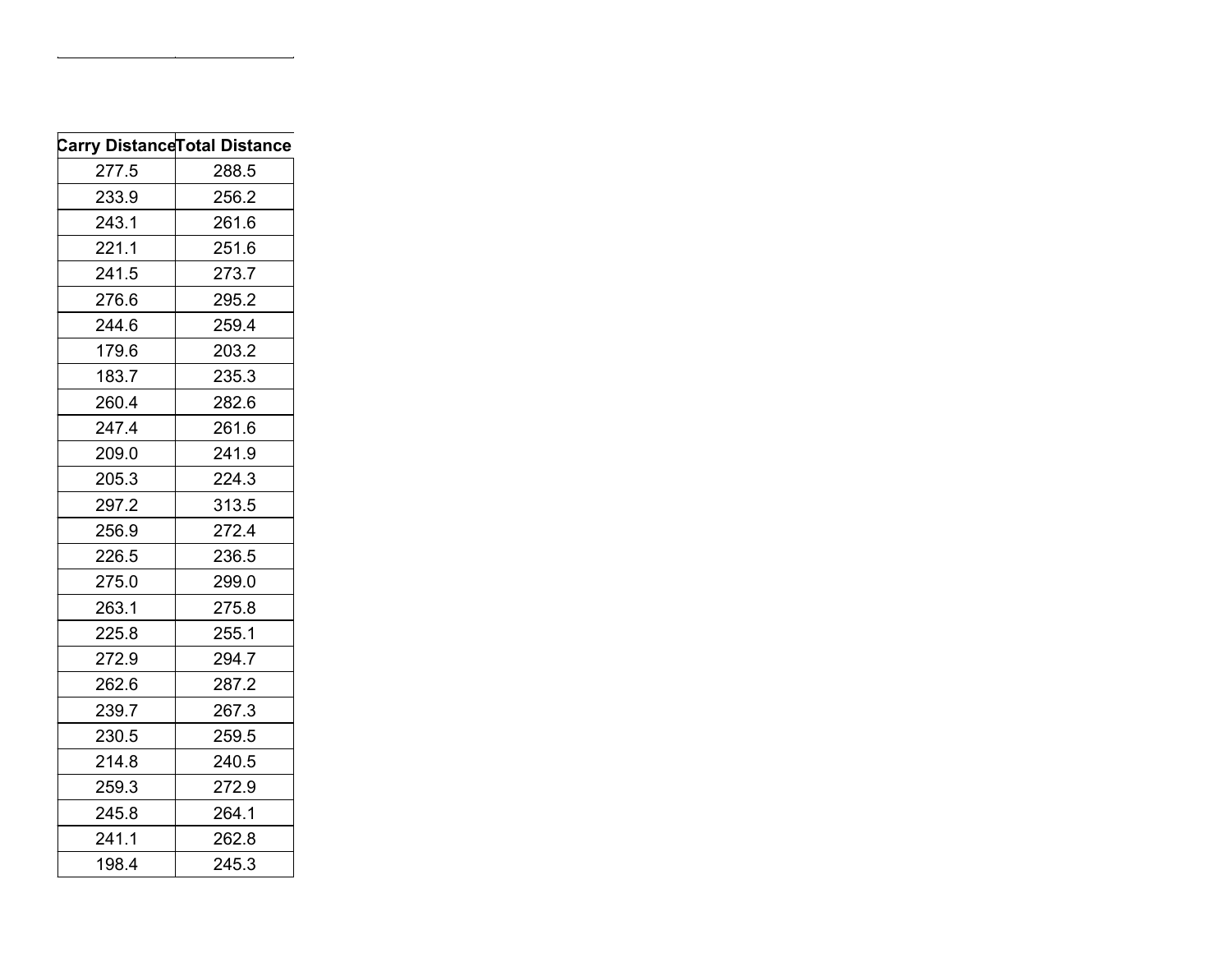| Mitch Mahoney       | 99.9  | 143.3 | 1.50 | 11.6 | 2563 | 2.5    | 0.2     |
|---------------------|-------|-------|------|------|------|--------|---------|
| R.J. Foltz          | 114.9 | 164.8 | 1.43 | 11.4 | 2584 | $-2.3$ | $-5.9$  |
| Ryan Dages          | 122.5 | 176.1 | 1.43 | 6.8  | 3807 | $-3.3$ | 5.7     |
| Ryan Heinly         | 99.5  | 142.9 | 1.44 | 12.3 | 4846 | $-7.4$ | 8.6     |
| Ryan Rieckhoff      | 111.9 | 168.6 | 1.50 | 9.7  | 2839 | $-2.3$ | $-1.0$  |
| <b>Scott Cooper</b> | 109.7 | 162.7 | 1.48 | 8.8  | 1599 | $-1.6$ | $-0.5$  |
| <b>Steve Neely</b>  | 93.2  | 143.7 | 1.50 | 11.9 | 2808 | 4.3    | $-3.5$  |
| <b>Tim Sorrows</b>  | 99.0  | 148.5 | 1.50 | 10.4 | 2943 | $-0.8$ | 2.1     |
| <b>Todd Gailar</b>  | 98.7  | 148.4 | 1.50 | 6.7  | 2302 | 0.4    | $-20.1$ |
| Tony Boeing         | 105.6 | 154.3 | 1.46 | 6.0  | 2647 | $-2.4$ | $-4.5$  |